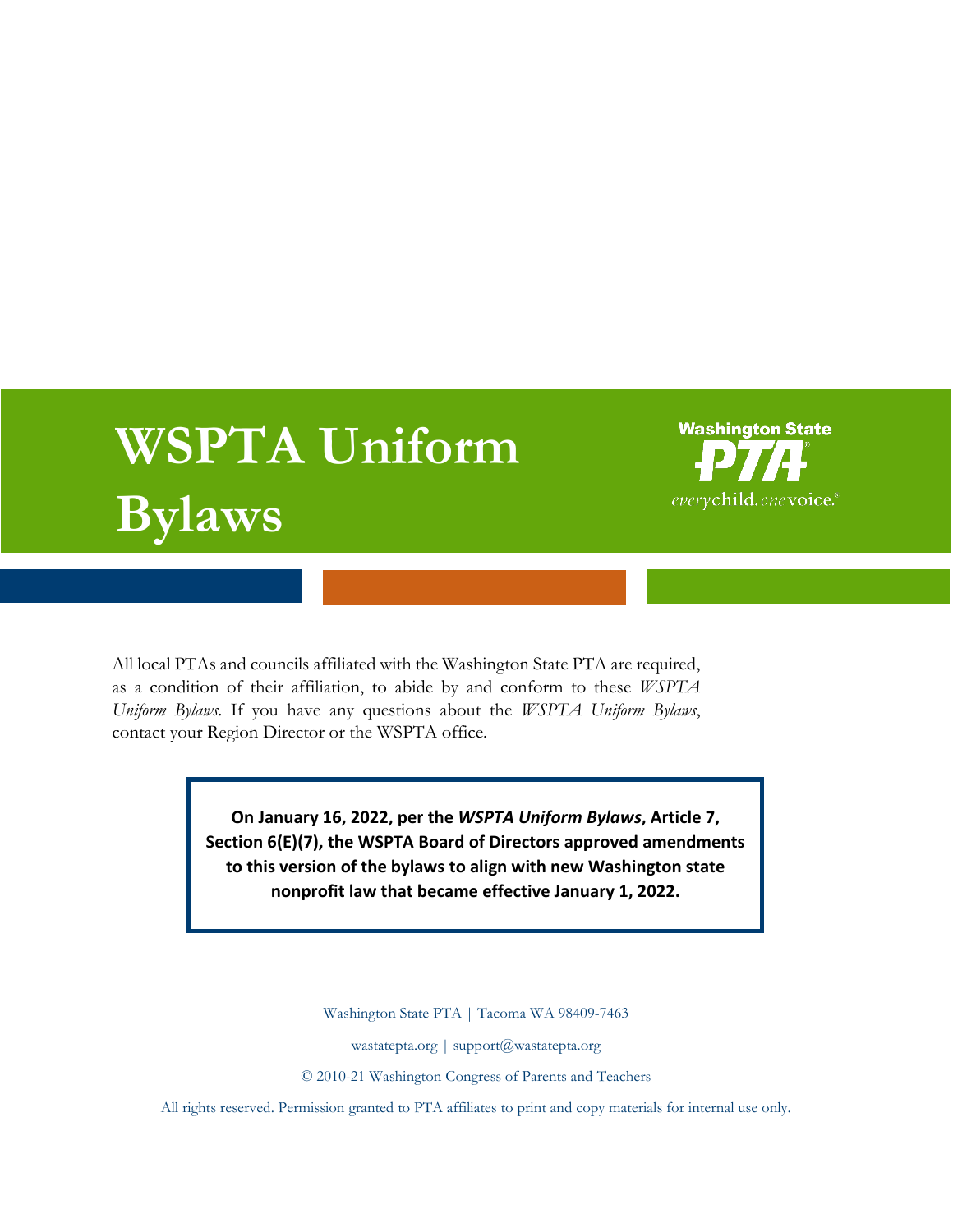# **Table of Contents**

| Section 4 Voting by mail or electronic transmission - local PTA and council |
|-----------------------------------------------------------------------------|
|                                                                             |
|                                                                             |
|                                                                             |
|                                                                             |
|                                                                             |
|                                                                             |
|                                                                             |
|                                                                             |
|                                                                             |
|                                                                             |

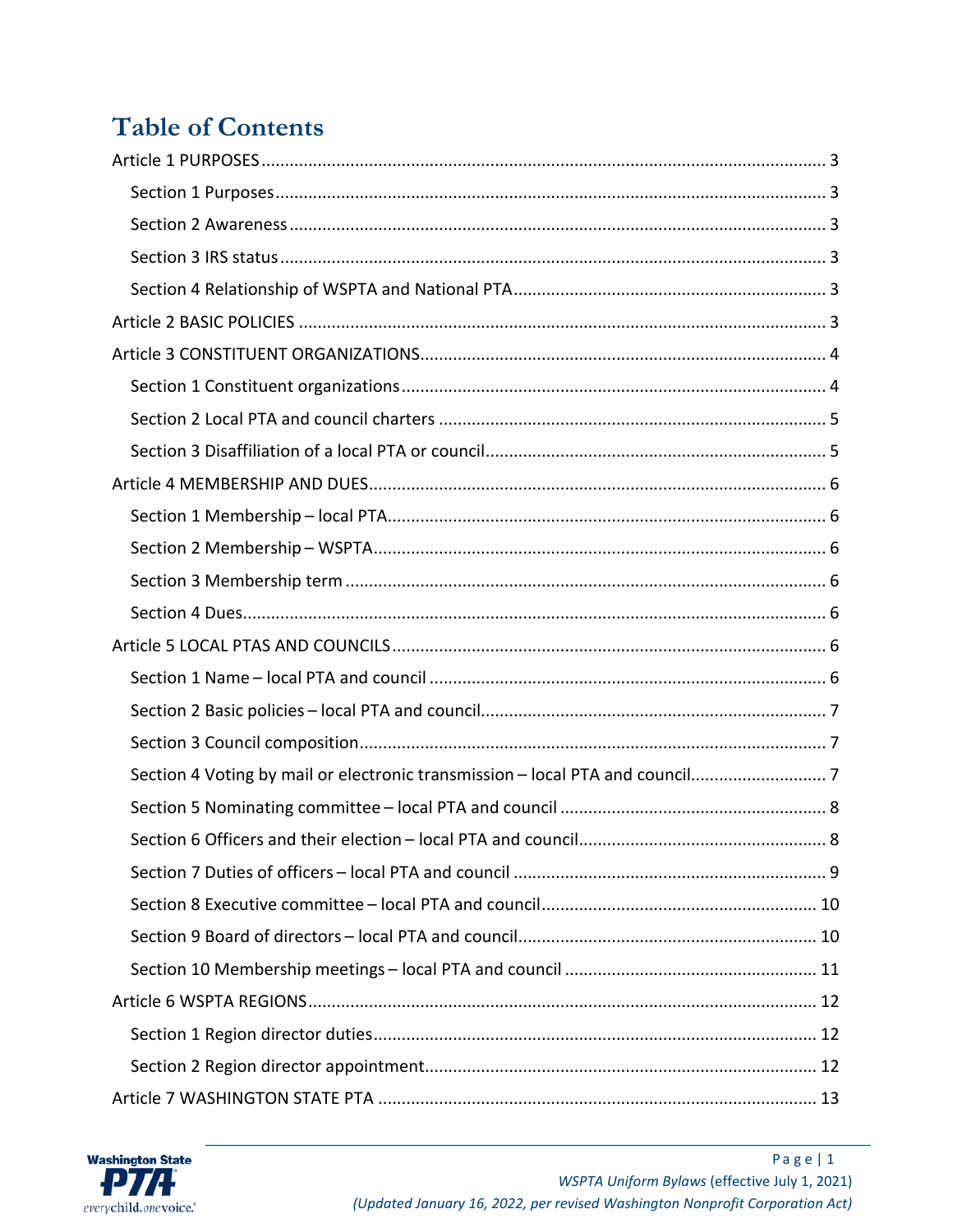| Section 5 Legislative issues, legislative positions, legislative principles, and resolutions- |  |
|-----------------------------------------------------------------------------------------------|--|
|                                                                                               |  |
|                                                                                               |  |
|                                                                                               |  |
|                                                                                               |  |
|                                                                                               |  |
|                                                                                               |  |
|                                                                                               |  |
|                                                                                               |  |
|                                                                                               |  |
|                                                                                               |  |
|                                                                                               |  |
|                                                                                               |  |

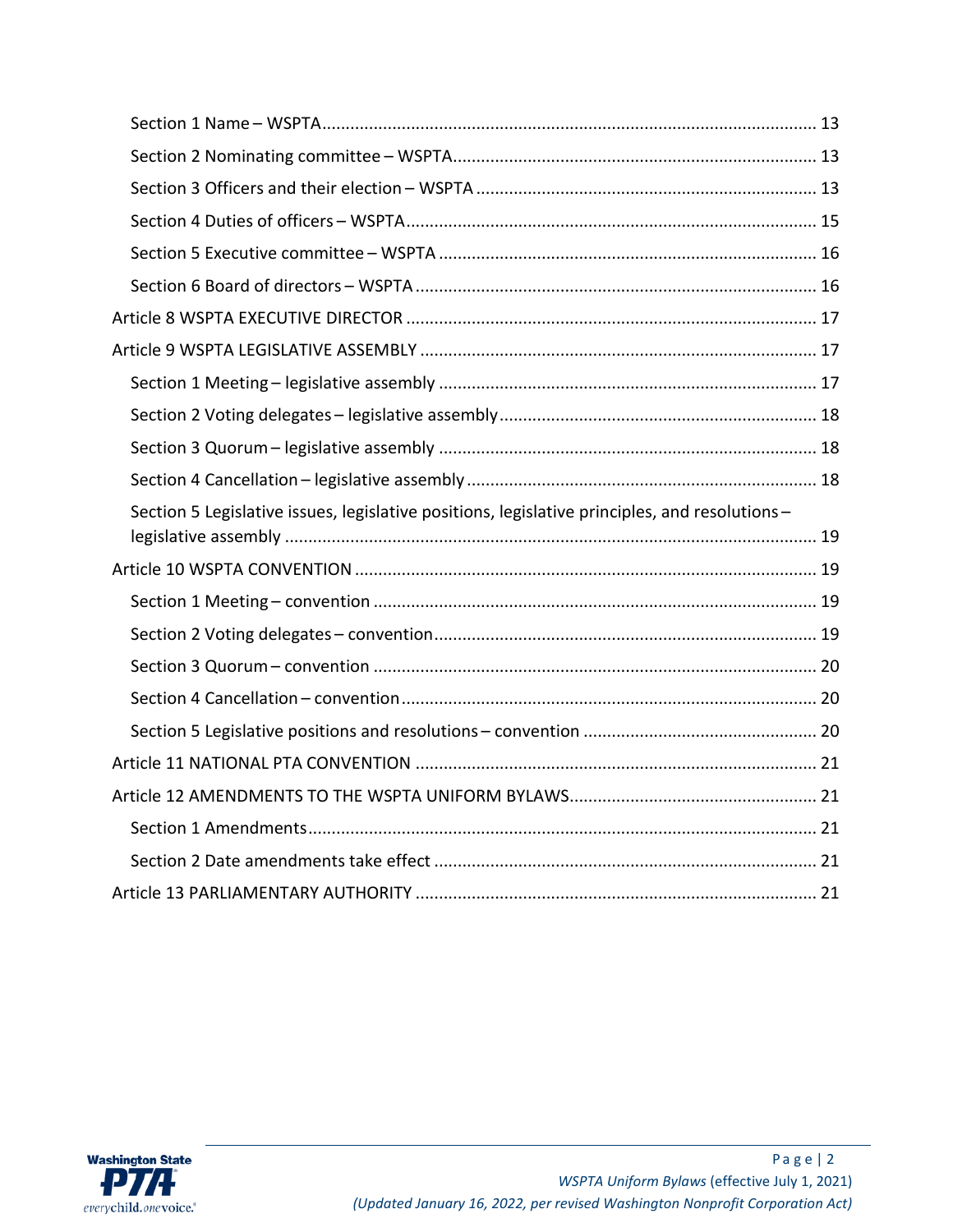# **Article 1 PURPOSES**

#### <span id="page-3-1"></span><span id="page-3-0"></span>**Section 1 Purposes**

The purposes of Washington Congress of Parents and Teachers, hereafter the Washington State Parent Teacher Association or WSPTA, and its constituent organizations are:

- A. To promote the welfare of children and youth in home, school, places of worship, and throughout the community;
- B. To raise the standards of home life;
- C. To advocate for laws that further the education, physical and mental health, welfare, and safety of children and youth;
- D. To promote the collaboration and engagement of families and educators in the education of children and youth;
- E. To engage the public in united efforts to secure the physical, mental, emotional, spiritual, and social well-being of all children and youth; and
- F. To advocate for fiscal responsibility regarding public tax dollars in public education funding.

#### <span id="page-3-2"></span>**Section 2 Awareness**

The purposes of National PTA are promoted through advocacy and education in collaboration with parents, families, teachers, educators, students, and the public; developed through conferences, committees, projects, and programs; and governed and qualified by the basic principles set forth in Article III of the National PTA Bylaws.

#### <span id="page-3-3"></span>**Section 3 IRS status**

WSPTA and its constituent organizations are organized exclusively for charitable and educational purposes (as a 501(c)(3) organization) or for social welfare purposes (as a 501(c)(4) organization), including such purposes within the meaning of sections 501(c)(3) and (4) of the Internal Revenue Code or corresponding provision of any future United States Internal Revenue law (hereafter referred to as the "Internal Revenue Code").

## <span id="page-3-4"></span>**Section 4 Relationship of WSPTA and National PTA**

WSPTA is a branch of the National PTA and exists to accomplish, at the state level, the purposes of the National PTA. WSPTA and its constituent organizations shall adhere to the provisions of the National PTA bylaws.

# **Article 2 BASIC POLICIES**

<span id="page-3-5"></span>The following are the basic policies of WSPTA:

A. WSPTA and its constituent organizations shall be noncommercial, nonsectarian, and nonpartisan.

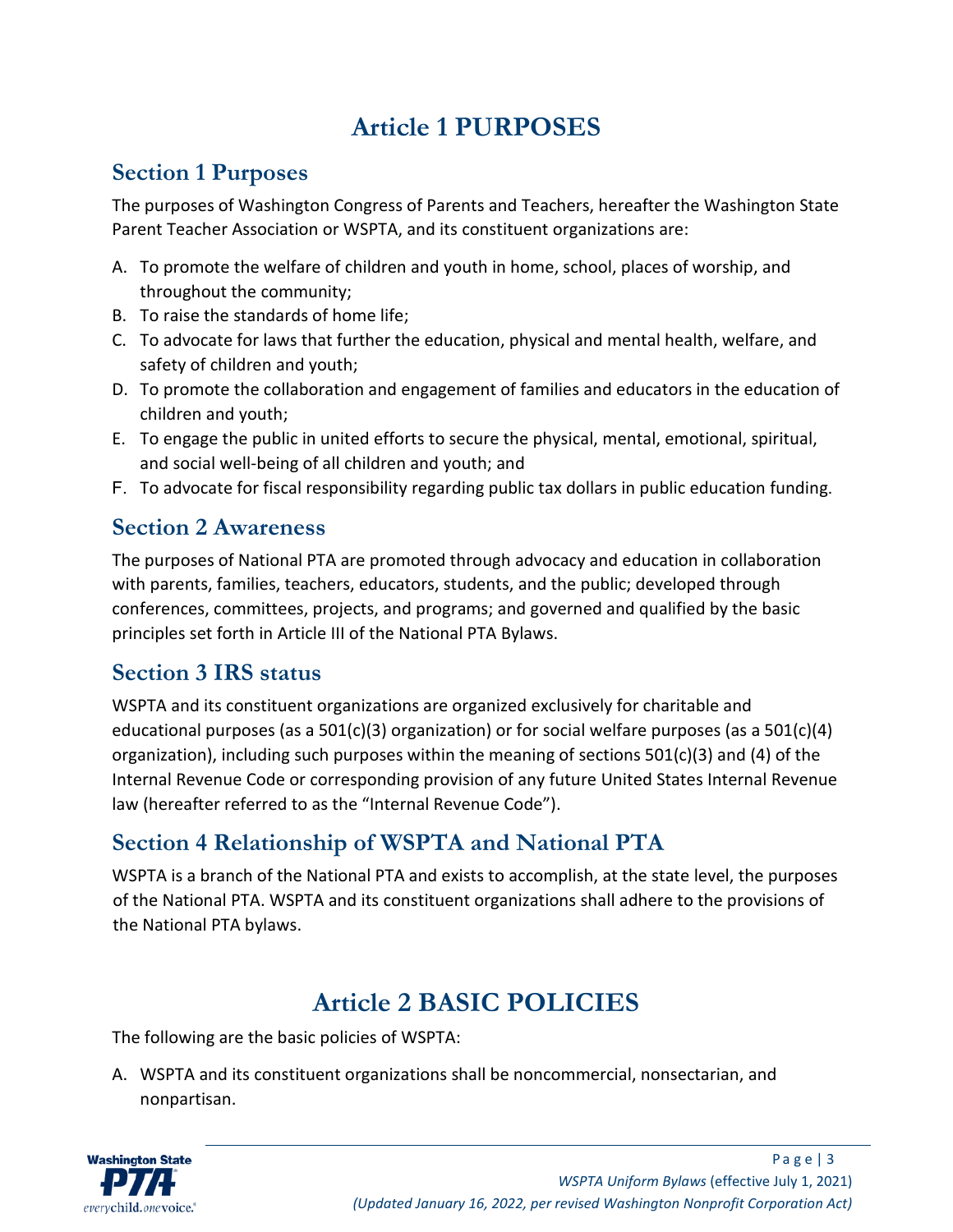- B. WSPTA and its constituent organizations shall work with the schools and community to provide quality education for all children and youth and shall seek to participate in the decision-making process establishing school policy, recognizing that the legal responsibility to make decisions has been delegated by the people to boards of education, state education authorities, and local education authorities.
- C. WSPTA and its constituent organizations shall work to promote the health and welfare of children and youth, and shall seek to promote collaboration among parents, schools, and the community at large.
- D. WSPTA and its constituent organizations shall show commitment to inclusiveness and equity, knowledge of PTA, and professional expertise shall be guiding principles for service in Washington State PTA.
- E. WSPTA and its constituent organizations or members in their official capacities may not, directly or indirectly, participate or intervene in any political campaign on behalf of, or in opposition to, any candidate for public office.
- F. Upon the dissolution of WSPTA, after paying or adequately providing for the debts and obligations of the organization, the remaining assets shall be distributed to one or more nonprofit funds, foundations, or organizations that have established tax-exempt status under section 501(c)(3) of the Internal Revenue Code and whose purposes are in accordance with those of WSPTA.
- G. PTA membership lists may not be released to outside interests.
- H. Use of the WSPTA logo and/or service mark shall be limited to the official business of WSPTA and its constituent organizations. No individual or outside interest shall be allowed to use the WSPTA logo or service mark without authorization from the WSPTA executive director or president.
- I. The fiscal year of WSPTA and its constituent organizations is July 1 to June 30.
- J. The WSPTA board of directors reserves the right to revoke a local PTA or council charter if the local PTA or council violates the ethics, policies, or principles of PTA.
- K. Proxy voting is prohibited for WSPTA and its constituent organizations.
- L. The rules contained in the current edition of "Robert's Rules of Order Newly Revised" or successor publication shall govern WSPTA and its constituent organizations where they are applicable and where they are not in conflict with these bylaws, the WSPTA articles of incorporation, or the Washington Nonprofit Corporation Act.

# **Article 3 CONSTITUENT ORGANIZATIONS**

#### <span id="page-4-1"></span><span id="page-4-0"></span>**Section 1 Constituent organizations**

The constituent organizations of WSPTA include:

A. Local Parent Teacher Associations (PTAs) or Parent Teacher Student Associations (PTSAs) organized under the authority of WSPTA (hereafter referred to as "local PTAs"). Local PTAs

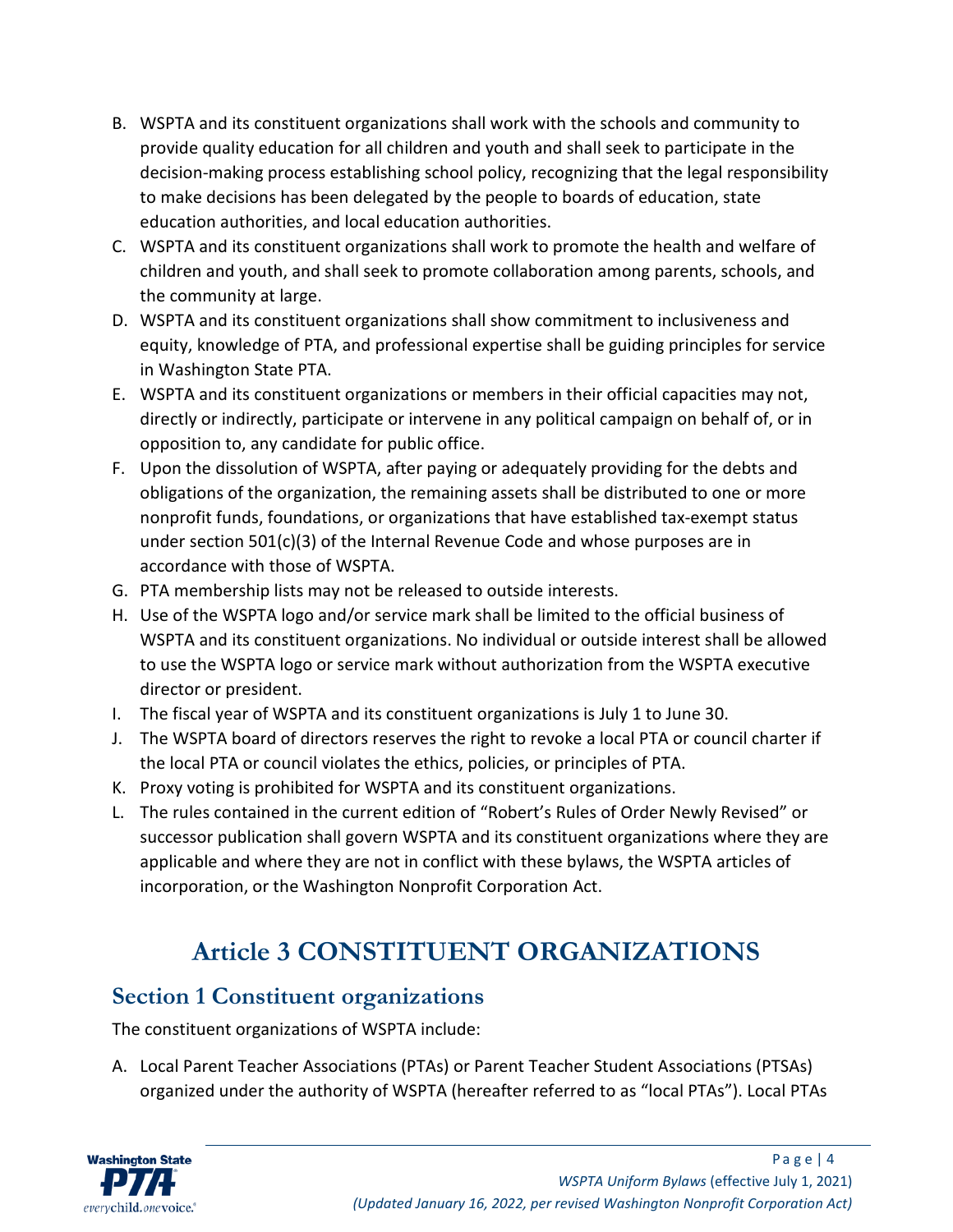may be any group desiring the services provided by WSPTA, willing to promote the purposes of the National PTA, and willing to uphold WSPTA policies and subscribe to these bylaws.

B. PTA councils or PTSA councils organized under the authority of WSPTA, consisting of local PTAs within a set area as prescribed by WSPTA policy. The functions of a council are to promote the purposes of WSPTA; to provide services, information, support, and leadership training for local PTAs in the council service area; to promote cooperation among the local PTAs in the council service area; and to encourage projects promoting children's health, safety, welfare and/or education in local PTAs and the community.

## <span id="page-5-0"></span>**Section 2 Local PTA and council charters**

- A. Local PTAs shall be chartered under the authority of WSPTA in the service area in which the local PTA functions, in conformity with these bylaws. Twenty-five or more members are required to organize or continue as a local PTA. Waiver to the 25-member minimum may be granted by the WSPTA executive committee, as prescribed by WSPTA policy.
- B. Councils shall be created at the request of the local PTAs to be served and shall be chartered under the authority of WSPTA in the service area prescribed by WSPTA policy in conformity with these bylaws.
- C. In the case of revocation of its charter by WSPTA, each local PTA and council shall:
	- 1. No longer use any name that implies or connotes association with National PTA or WSPTA.
	- 2. Carry out promptly, under the direction of WSPTA, all proceedings necessary for the purpose of disaffiliating the local PTA or council.

#### <span id="page-5-1"></span>**Section 3 Disaffiliation of a local PTA or council**

- A. A local PTA or council wishing to disaffiliate shall notify the WSPTA office and its membership at least 30 days prior to the meeting at which members consider disaffiliating the PTA. The region director or an alternate appointed by the region director shall be present at the meeting.
- B. Upon the disaffiliation of the local PTA or council, after paying or adequately providing for the debts and obligations of the organization, the remaining assets shall be distributed to one or more nonprofit funds, foundations, or organizations that have established taxexempt status under section  $501(c)(3)$  of the Internal Revenue Code and whose purposes are in accordance with those of WSPTA.
- C. A local PTA or council shall be considered disaffiliated when the membership has approved the disaffiliation and the manner in which assets shall be distributed.
- D. Each local PTA and council is obligated, upon becoming disaffiliated with WSPTA, to cease and desist the use of the service mark "PTA/PTSA," and all other branded property as prescribed by WSPTA policy.

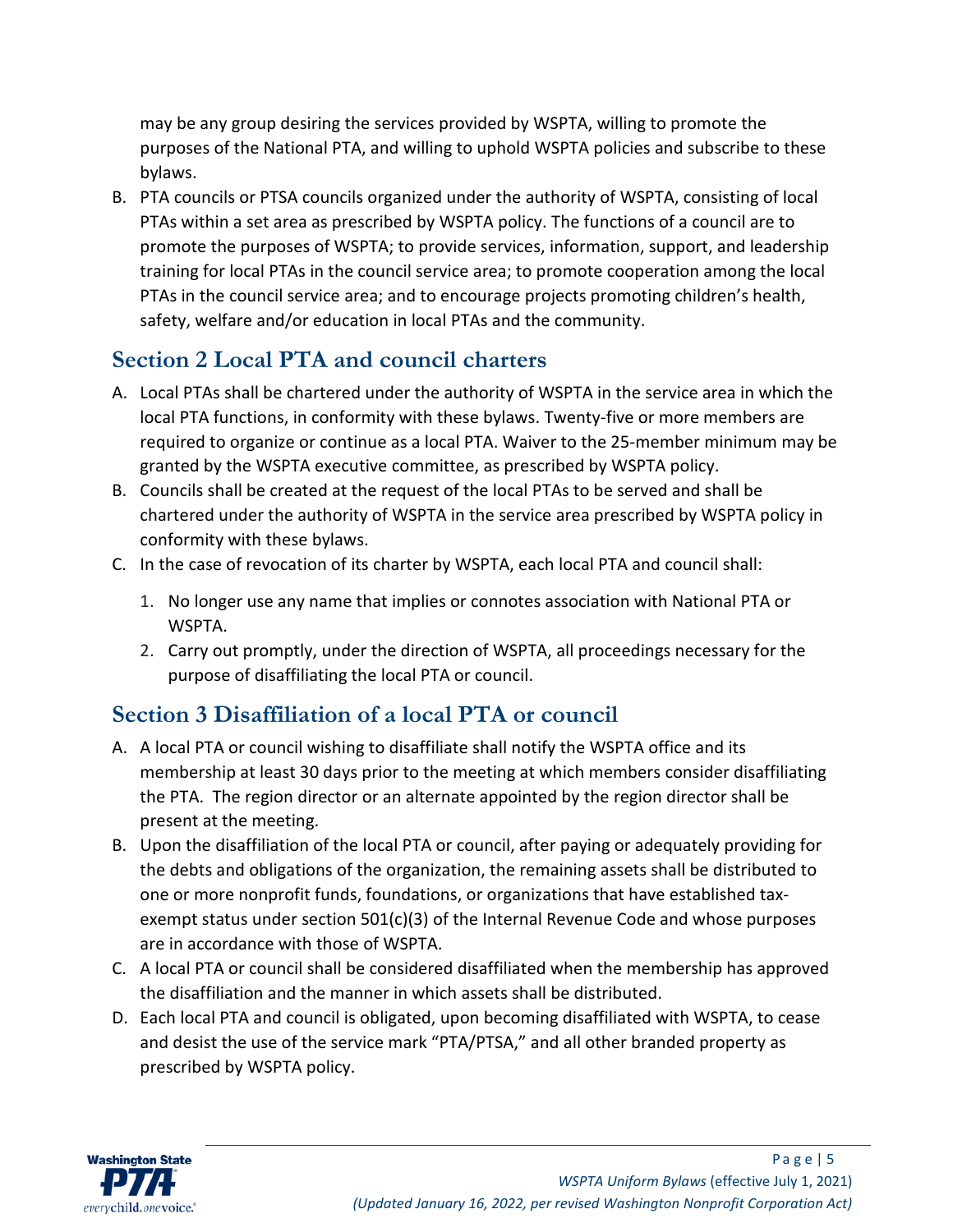# **Article 4 MEMBERSHIP AND DUES**

#### <span id="page-6-1"></span><span id="page-6-0"></span>**Section 1 Membership – local PTA**

Without discrimination, membership in each local PTA shall be open to anyone who supports the purposes and basic policies of the National PTA, WSPTA and the local PTA, and who has paid dues required by the local PTA. Membership is established by:

- (i) Submitting a membership registration form to the local PTA, and
- (ii) Paying the required membership dues. Each member of a local PTA must pay annual membership dues as determined by the local PTA. Membership dues may be paid using subsidies as specified in WSPTA policy and the local PTA's standing rules.

#### <span id="page-6-2"></span>**Section 2 Membership – WSPTA**

Each member of a local PTA is also a member of WSPTA.

#### <span id="page-6-3"></span>**Section 3 Membership term**

Upon payment of dues, membership extends through October 31 of the ensuing year.

## <span id="page-6-4"></span>**Section 4 Dues**

Each local PTA shall pay annual dues reflecting the number of their registered memberships. The amount of dues shall include the portion payable to the National PTA as determined by the National PTA and the portion payable to WSPTA as recommended by the WSPTA board of directors and approved by a two-thirds vote of the voting delegates at the WSPTA convention. The WSPTA and National PTA portions of any dues collected shall be submitted to the WSPTA. Each local PTA shall pay annual dues reflecting the number of their registered memberships in accordance with state and federal nonprofit laws and regulations and WSPTA policy.

# **Article 5 LOCAL PTAS AND COUNCILS**

## <span id="page-6-6"></span><span id="page-6-5"></span>**Section 1 Name – local PTA and council**

For local PTAs:

The name of this local PTA is **Example 2** Parent Teacher Association (PTA). Local PTAs with student members may choose the name Parent Teacher Student Association (PTSA). Both PTAs and PTSAs are referred to hereafter as local PTAs.

For councils:

The name of this council is **EXECUTA** PTA Council. Councils with PTSAs may choose the name Parent Teacher Student Association (PTSA) Council. Both PTA councils and PTSA councils are referred to hereafter as councils.

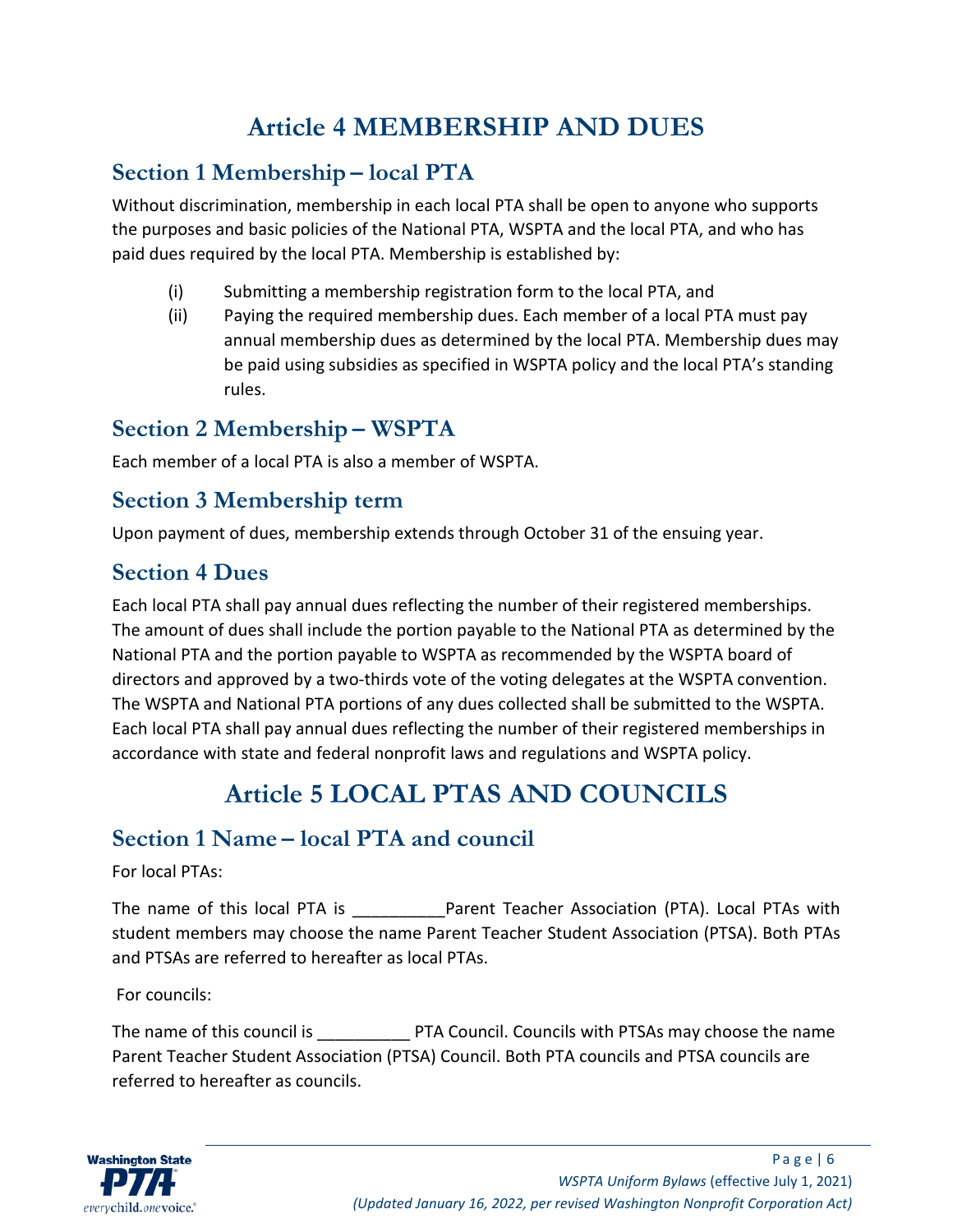## <span id="page-7-0"></span>**Section 2 Basic policies – local PTA and council**

- A. A local PTA or council in good standing is one which meets the criteria in the standards of affiliation agreement as prescribed by WSPTA policy.
- B. In order for business to be legally transacted, a quorum shall be present at a properly called meeting.
- C. No local PTA or council may enter into any financial obligations extending beyond the fiscal year except as approved by the membership.
- D. Each local PTA and council shall operate in a fiscally responsible manner and shall comply in all respects with all applicable provisions of the Washington Nonprofit Corporation Act, the Internal Revenue Code and Regulations and all other applicable law.
- E. All financial documents of a local PTA or council including checks and binding agreements shall require the signature of two elected officers. In the event two or more members of the same household hold elected offices in the same local PTA or council, only one member of the household shall co-sign financial documents.
- F. Use of a PTA debit card, credit card, or ATM card to disburse local PTA or council funds is not permitted. Online banking is allowed in accordance with rules prescribed by WSPTA policy.
- G. Each local PTA and council shall keep permanent books of accounts and records sufficient to establish gross income, receipts, and disbursements of the organization, including the number of its members and dues paid.
- H. Each local PTA and council shall adopt standing rules for the governance of its organization.
- I. Each local PTA and council is self-governing in the areas not in conflict with these bylaws.

## <span id="page-7-1"></span>**Section 3 Council composition**

- A. A council shall consist of all local PTAs within the council service area prescribed by WSPTA policy. Any local PTA outside a council service area may join an existing council with mutual consent of the local PTA and the council.
- B. The voting body of a council shall consist of the members of the council board of directors and representative(s) from each local PTA in the council service area as specified in the council's standing rules.
- C. Councils shall be authorized to charge local PTAs in the council a fee to cover council services. The amount of that fee shall be determined by a vote of the council voting body as specified in the council standing rules.

## <span id="page-7-2"></span>**Section 4 Voting by mail or electronic transmission – local PTA and council**

The standing rules of a local PTA or council may provide that voting by the membership be by mail or by electronic transmission if the name of each candidate and/or the content of each proposal is contained in the notice of meeting. Electronic voting best practices can be found in current WSPTA policy.

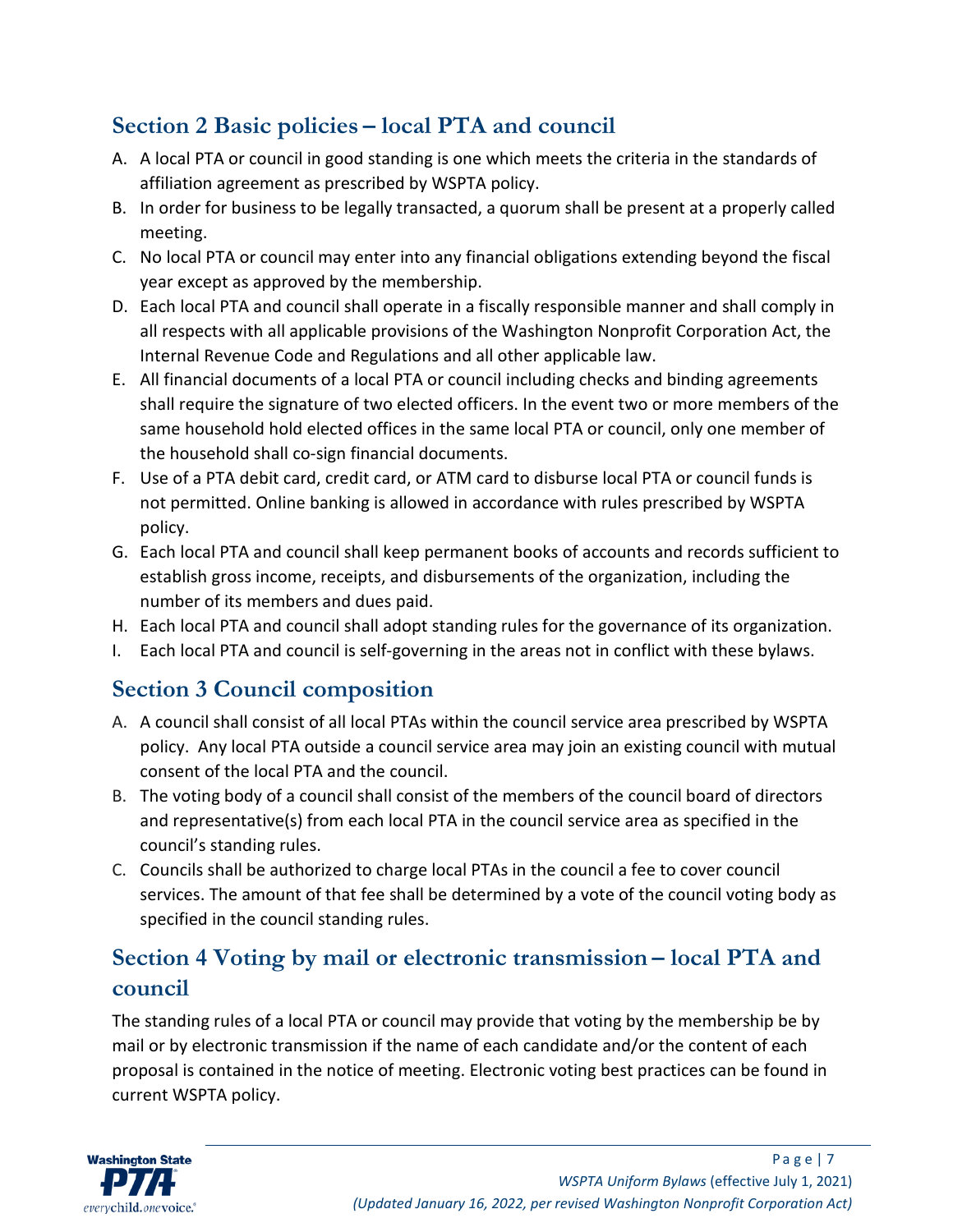## <span id="page-8-0"></span>**Section 5 Nominating committee – local PTA and council**

- A. A local PTA or council nominating committee of three members shall be elected by ballot at least 30 days preceding the election of officers. The election may be by voice vote if only three candidates are nominated. A plurality vote shall elect. If a vacancy on the nominating committee occurs, the board of directors of the local PTA or council may appoint a replacement. The local PTA or council nominating committee is discharged from service after the officers are declared elected.
- B. Eligibility requirements for local PTA or council nominating committee members are as follows:
	- 1. The members of the nominating committee shall have been members of the local PTA or a local PTA in the council for at least 15 days preceding their election.
	- 2. The local PTA or council president may not serve on the nominating committee.
	- 3. A member may not serve more than two consecutive terms on the nominating committee.
	- 4. For a local PTA, the school principal may not serve on the nominating committee.
	- 5. For a council, a school or district administrator may not serve on the nominating committee within the district where he or she is employed.
- C. The local PTA or council nominating committee shall submit to the members a signed report at least 15 days prior to the election stating the name of one or more candidates for each office to be elected. A position may be listed as "open" if the committee is unable to find a qualified candidate. Additional nominations may be made from the floor with the consent of the nominee only when the election is held during a meeting.

## <span id="page-8-1"></span>**Section 6 Officers and their election – local PTA and council**

- A. Each local PTA and council shall have at least four elected officers: president, vice president, secretary, and treasurer. Other officers may be specified in the local PTA or council standing rules.
- B. The local PTA and council officers shall be elected by ballot prior to the end of the fiscal year for a term of one year and until their successors are elected. A majority vote is necessary to elect. The election may be by voice vote if only one candidate is nominated for an office.
- C. A member may not serve more than two consecutive terms in the same office. An officer having served eight or more months shall be considered to have served a full term.
- D. Officers shall assume their duties on July 1 in the year elected.
- E. To be elected to office in a local PTA, a person shall be at least 18 years of age. The person shall have been a member of any local PTA for at least 15 days preceding the election. Persons joining at the organizational meeting of a new local PTA shall be entitled to privileges of membership including voting and election to office.
- F. Each officer of a local PTA shall be a member of that local PTA.
- G. To be elected to office in a council, a person shall be at least 18 years of age. The person shall have been a member of a local PTA board of directors or council board of directors for

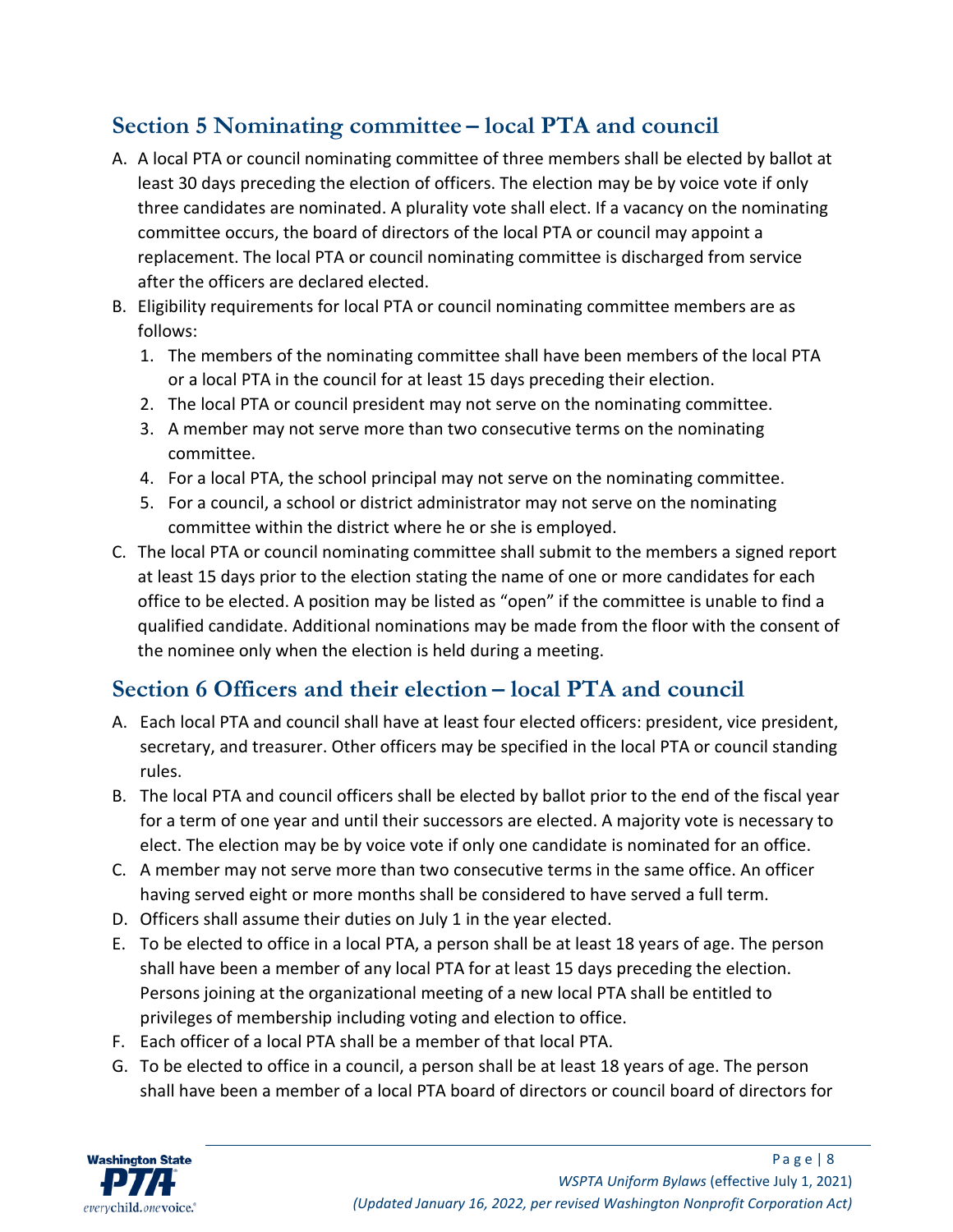at least one term, and shall have been a member of a local PTA in the council for at least 30 days preceding the election. Persons participating in the organizational meeting of a new council shall be entitled to privileges of membership including voting and election to office.

- H. A local PTA or council office shall be declared vacant if an officer is absent three consecutive meetings, unless previously excused by the presiding officer.
- I. If a vacancy occurs in a local PTA or council office, the executive committee may appoint a member to fill the vacancy until the next membership meeting. At the next membership meeting nominations shall be made from the floor with the consent of the nominee. The election shall be by ballot vote. A majority vote is necessary to elect. The election may be by voice vote if only one candidate is nominated for an office. The newly elected officer shall immediately assume the duties of the office.
- J. An officer of a local PTA or council may be removed from office, with or without cause, by a two-thirds vote of the membership present at a regularly scheduled meeting or at a special membership meeting called for such purpose. Best practices for officer removal can be found in current WSPTA policy.

## <span id="page-9-0"></span>**Section 7 Duties of officers – local PTA and council**

- A. GENERAL
	- 1. Local PTA and council officers shall be empowered to disburse funds as provided for in the approved budget.
	- 2. Officers shall perform the duties included in these bylaws as well as any others specified in the local PTA or council standing rules.

#### B. PRESIDENT

The duties of the local PTA or council president are as follows:

- 1. Preside at all meetings.
- 2. Serve as spokesperson for the local PTA or council.
- 3. With approval of the executive committee, make one-year appointments to positions and committees as specified in the standing rules.
- 4. Be an ex officio member of all committees except the nominating committee.
- 5. Disseminate and communicate all information received pertinent to PTA purposes and programs.
- 6. The local PTA president shall assure local PTA representation at council meetings if the local PTA is part of a council.
- 7. The council president shall attend region meetings or designate an alternate to attend and cooperate, when requested, with the region director in establishing new local PTAs.

#### C. VICE PRESIDENT

The duties of the local PTA or council vice president are as follows:

- 1. Preside at meetings in the absence of the president.
- 2. Act as assistant to the president.

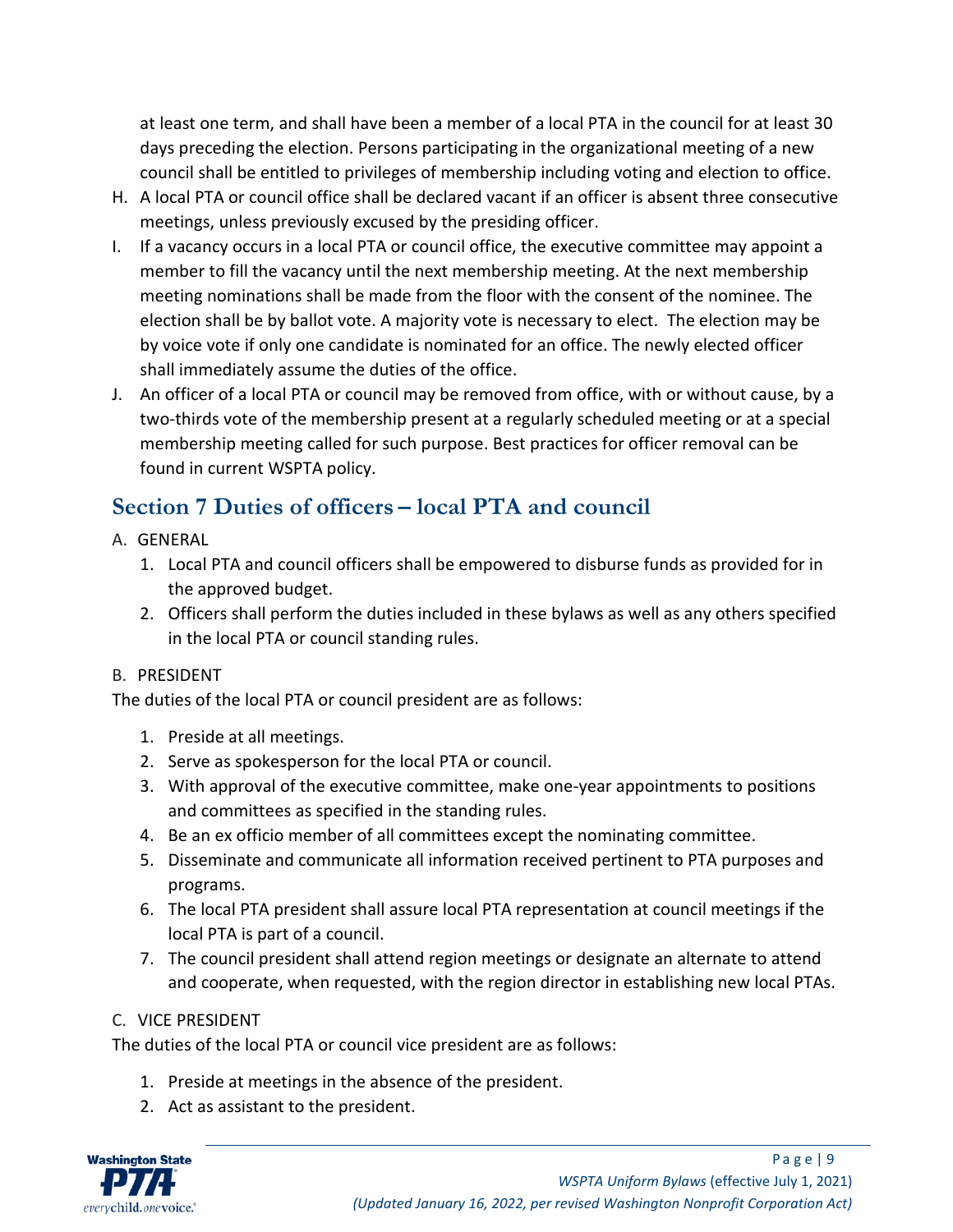#### D. SECRETARY

The duties of the local PTA or council secretary are as follows:

- 1. Prepare accurate minutes of all meetings.
- 2. Be responsible for correspondence as requested by the president.
- 3. Maintain a roster of the members of all standing and special committees.
- 4. The local PTA secretary shall maintain a roster of members.
- 5. The council secretary shall maintain a roster of local PTAs served by the council with names and addresses of their officers.

#### E. TREASURER

The duties of the local PTA or council treasurer are as follows:

- 1. Serve as chair of the budget committee and present the budget to the membership.
- 2. Maintain accurate financial records.
- 3. Receive, issue receipts for, and deposit promptly in an authorized PTA account all funds, and disburse funds according to the approved yearly budget.
- 4. Present a written financial report every month and at other times as requested by the president.
- 5. Provide all financial records if requested by the president or any member of the board of directors.
- 6. Close the books at the end of the fiscal year and submit the books and records for financial review to the financial review committee no later than thirty days thereafter.
- 7. Submit any dues collected to WSPTA by deadlines prescribed by WSPTA policy.

#### <span id="page-10-0"></span>**Section 8 Executive committee – local PTA and council**

- A. The local PTA or council executive committee shall consist of the elected officers as specified in the local PTA or council standing rules. A majority of those currently serving on the executive committee shall constitute a quorum.
- B. The local PTA or council executive committee shall:
	- 1. Approve appointments made by the president to the board of directors for a term of one year.
	- 2. Recommend actions to the local PTA board of directors or council board of directors and/or membership.
	- 3. Perform other duties as specified in the local PTA or council standing rules.
	- 4. Accept resignations from officers.

## <span id="page-10-1"></span>**Section 9 Board of directors – local PTA and council**

- A. The local PTA or council board of directors shall consist of the executive committee and appointed positions as specified in the local PTA or council standing rules. A majority of those currently serving on the board of directors shall constitute a quorum.
- B. Each member of the board of directors of a local PTA shall be a member of that local PTA.

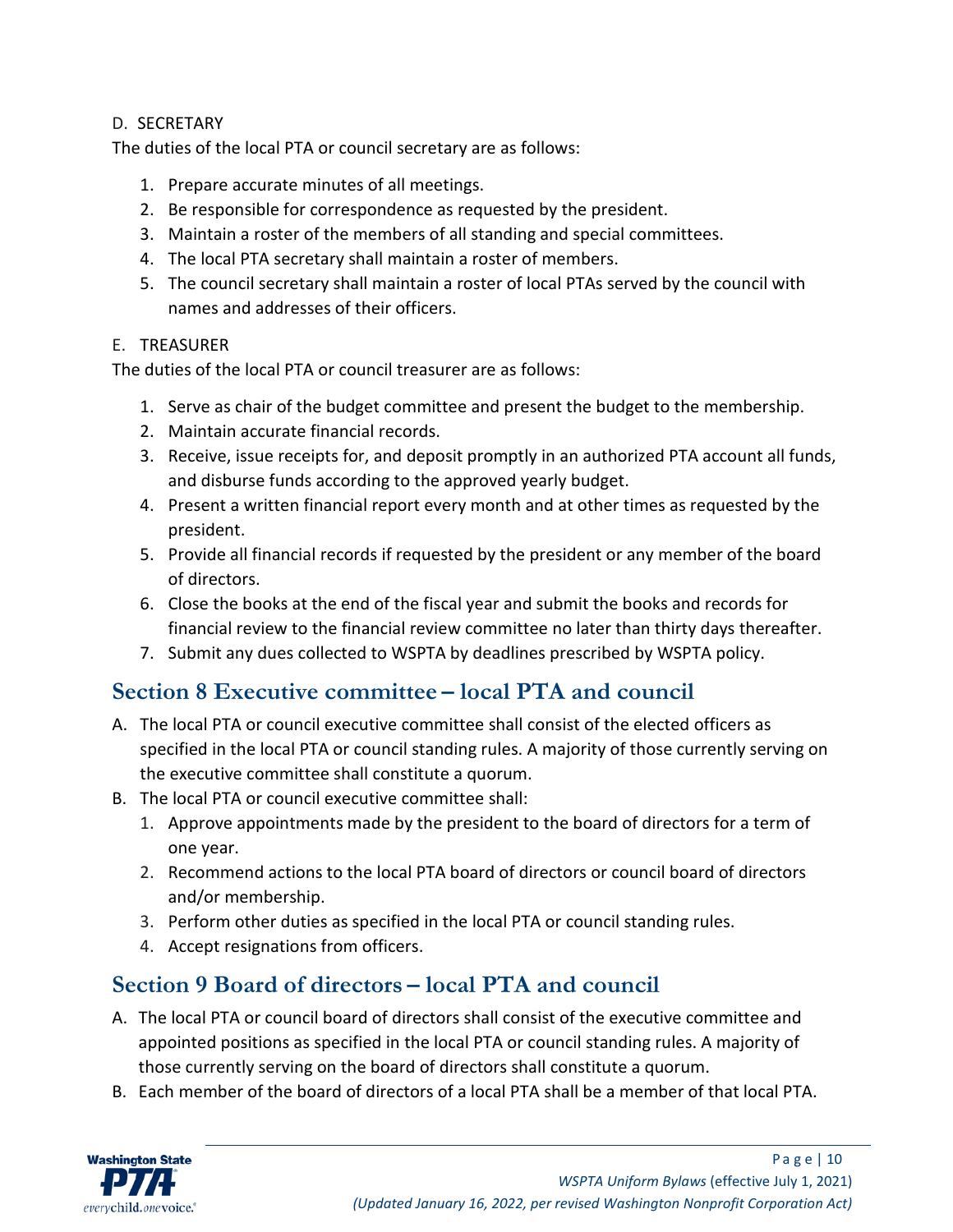- C. Each member of the board of directors of a council shall be a member of a local PTA in the council.
- D. The board of directors shall hold regular meetings as specified in the standing rules of the local PTA or council.
- E. Special meetings of the board of directors may be called by the president or upon written request of the majority of members of the board of directors. Notification of place, date, time and purpose of the meeting shall be delivered to each member of the board of directors at least five days prior to the special meeting in a manner specified in the local PTA or council standing rules. If less than five days' notice is given, documentation of each member's consent to conduct business shall be obtained in writing or by email.
- F. The local PTA or council board of directors shall:
	- 1. Manage the local PTA or council finances in a fiscally prudent manner.
	- 2. Approve the financial review which shall be conducted at the end of each fiscal year.
	- 3. Transact necessary business between meetings of the membership and other business referred to it by the membership.
	- 4. Present recommendations to the membership for action.
	- 5. Perform other duties as specified in the local PTA or council standing rules.

#### <span id="page-11-0"></span>**Section 10 Membership meetings – local PTA and council**

- A. There shall be regular meetings of the local PTA and council membership as specified in the standing rules to adopt the budget, approve the standing rules, elect the nominating committee, elect officers and conduct other business. A schedule of the regular meetings including date, time and place shall be provided to each member after the annual meeting and at least ten days before the next regular meeting in a manner specified in the local PTA or council standing rules. One of the regular meetings shall be designated as the annual meeting.
- B. There shall be an annual meeting of the local PTA and council membership to be held at a time and place determined by the board of directors for the purpose of electing officers and conducting any other business which may properly come before the annual meeting. The local PTA or council president or secretary shall deliver to each member notification of place, date and time of the annual meeting at least ten but not more than 50 days prior to the date of the annual meeting in a manner specified in the local PTA or council standing rules.
- C. For a local PTA, special membership meetings may be called by the president, a majority of the board of directors, or by five percent of the local PTA membership currently enrolled in the WSPTA membership database. Notification of place, date, time and purpose of the meeting shall be provided to members at least ten days before the special meeting in a manner specified in the local PTA standing rules.
- D. For a council, special meetings may be called by the president, a majority of the board of directors, or by ten percent of the voting body. Notification of place, date, time and purpose

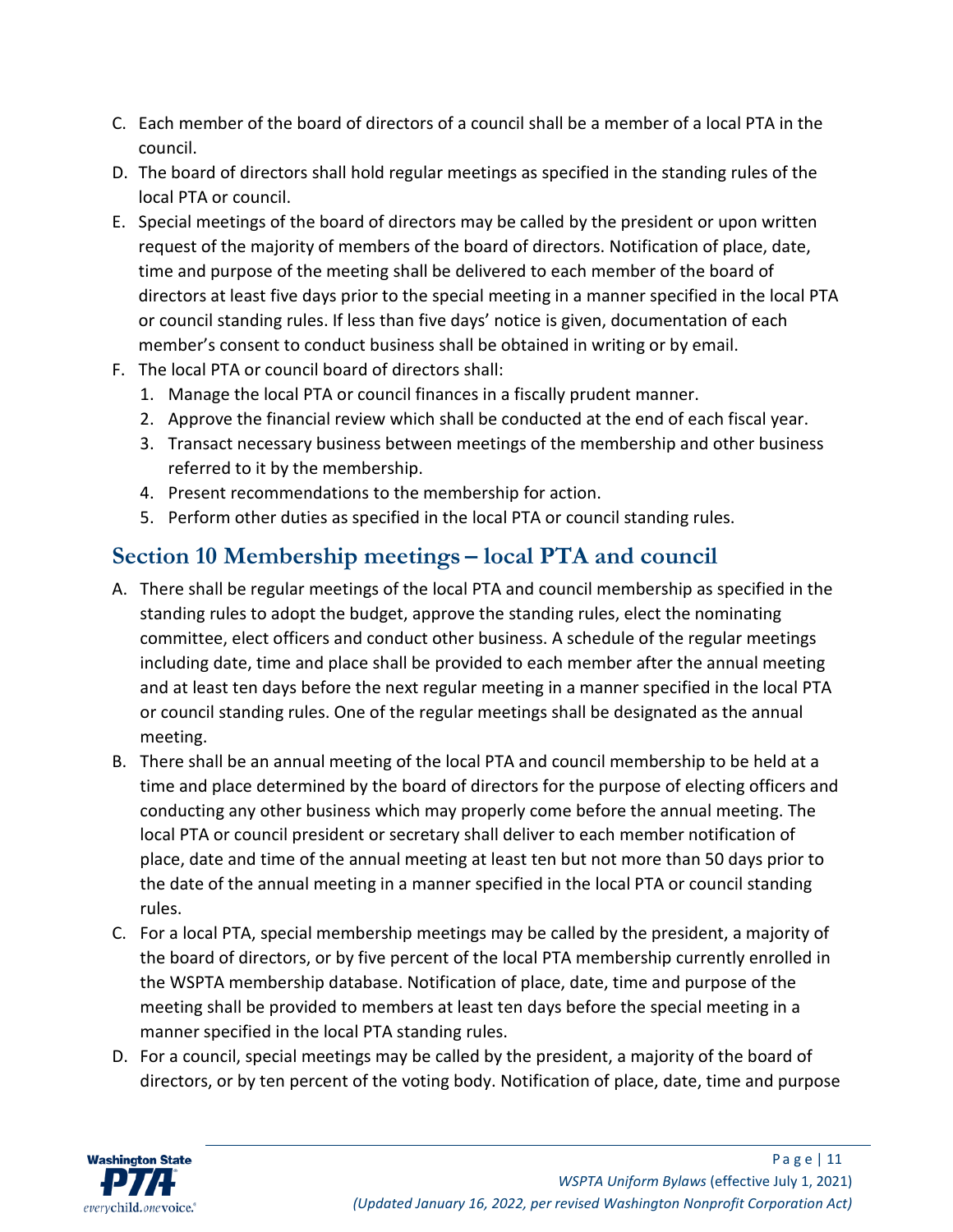of the meeting shall be provided to all local PTAs in the council at least ten days before the special meeting in a manner specified in the council standing rules.

- E. For local PTAs, the quorum requirement shall be specified in the standing rules but shall be at least ten members.
- F. For councils, the quorum requirement shall be specified in the standing rules but shall be at least one-tenth of the voting body of a council.
- G. Membership meetings may be open to all interested persons, but the privileges of membership shall be limited to the members of the local PTA and to the voting body of the council.

# **Article 6 WSPTA REGIONS**

<span id="page-12-0"></span>The state shall be divided into WSPTA regions, the boundaries of which shall be prescribed by WSPTA policy, for the purpose of providing leadership development, networking, service and coordination to all local PTAs and councils within the region.

## <span id="page-12-1"></span>**Section 1 Region director duties**

Each region shall have a region director who shall:

- A. Along with the service delivery team, coordinate leadership development opportunities for councils and local PTAs in the region.
- B. Appoint members of the region service delivery team with approval of the area vice president.
- C. Attend the WSPTA board of directors' meetings when requested.

## <span id="page-12-2"></span>**Section 2 Region director appointment**

- A. The region director shall be a member of a local PTA and have served at least two years in some combination as a local PTA or council officer and/or as a region service delivery team member.
- B. The region director shall be appointed for a one-year term by the area vice president with the approval of the WSPTA executive committee.
- C. The appointed region directors shall assume their duties on a date prescribed by WSPTA policy.
- D. A member may not serve more than two consecutive years as a region director of a given region.

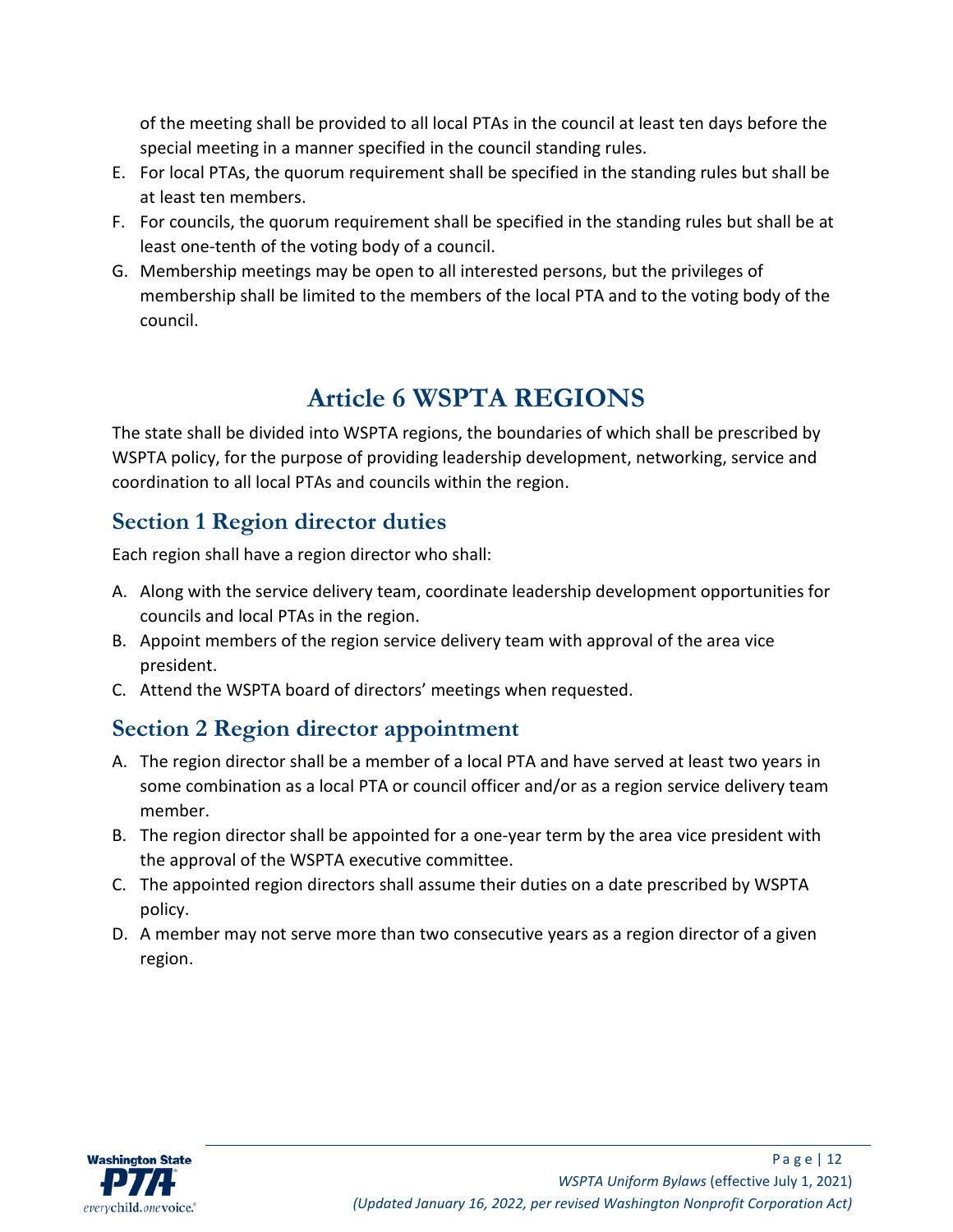# **Article 7 WASHINGTON STATE PTA**

#### <span id="page-13-1"></span><span id="page-13-0"></span>**Section 1 Name – WSPTA**

The name of the state organization is the Washington Congress of Parents and Teachers, hereafter the Washington State Parent Teacher Association or WSPTA, an affiliated branch of the National PTA.

## <span id="page-13-2"></span>**Section 2 Nominating committee – WSPTA**

- A. Two members of the WSPTA nominating committee shall be elected by the WSPTA board of directors in even numbered years for a term of two years at the first board meeting after the even-numbered year WSPTA convention. Three members shall be elected by ballot by the membership for a two-year term at the annual WSPTA convention in even-numbered years. A plurality vote shall elect. If only three candidates are nominated, the election may be by voice vote. A vacancy on the WSPTA nominating committee shall be filled as prescribed by WSPTA policy.
- B. The members of the WSPTA nominating committee shall have been PTA members for at least 30 days preceding their election. A member may not serve more than one consecutive term on the WSPTA nominating committee.
- C. The WSPTA nominating committee shall nominate one or more candidates for each office to be elected. The WSPTA nominating committee shall submit a report to the WSPTA board of directors and to the membership by deadlines as prescribed by WSPTA policy.
- D. After the WSPTA nominating committee's list of candidates is reported to the membership, any member may declare himself or herself a candidate for WSPTA office. A self-declaration of candidacy shall be submitted no later than the deadline specified in policy, and this deadline must be at least fifteen days after the WSPTA nominating committee has published its list of candidates to the membership.
- E. Nominations may not be made from the floor during the convention.

#### <span id="page-13-3"></span>**Section 3 Officers and their election – WSPTA**

- A. The officers of WSPTA are president, vice president, five area vice presidents, secretary, finance officer, advocacy director, family and community engagement director, leadership director, membership director and program director.
- B. WSPTA officers shall be elected at the annual WSPTA convention in odd-numbered years for a term of two years and until their successors are elected. A member must be a candidate to be eligible for election. The election of the WSPTA officers shall be by ballot vote. A majority vote shall elect. If only one candidate is nominated, the election may be by voice vote. In the event of a tie vote, the tie shall be broken using an impartial method determined by the elections oversight committee and the parliamentarian.
- C. The area vice presidents shall represent geographic areas prescribed by WSPTA policy. All WSPTA board of directors members shall be elected by all voting delegates.

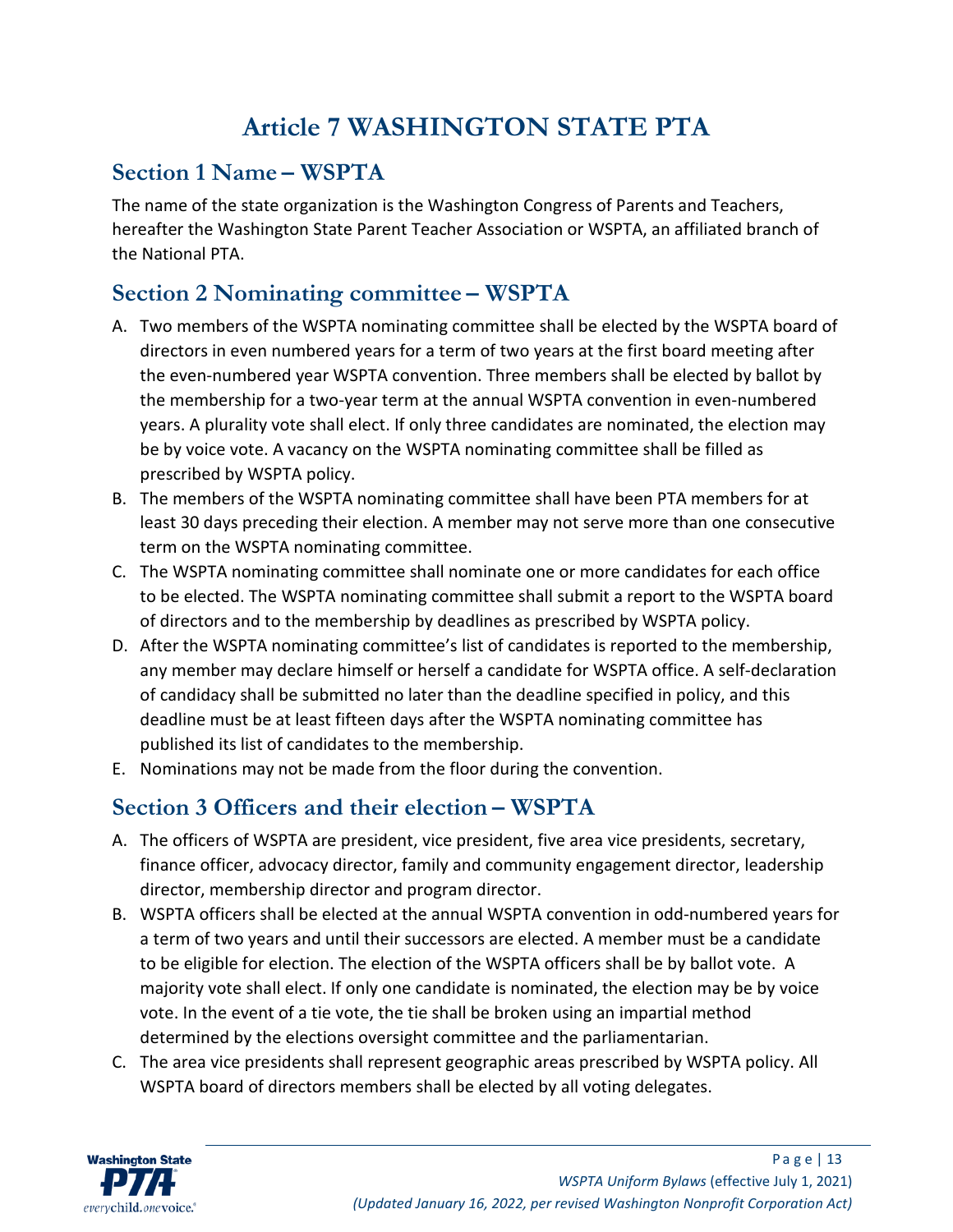- D. A member may not serve more than one consecutive term in the same office. A WSPTA officer who has served 16 or more months shall be considered to have served a full term.
- E. The WSPTA officers shall assume duties of office on June 1 in the year elected.
- F. To be eligible for any WSPTA office, a candidate shall be a member of a local PTA and meet the following criteria:
	- 1. For the offices of president and vice president, before taking office a member shall have served on the WSPTA board of directors for at least two years.
	- 2. For the offices of secretary and finance officer, before taking office a member shall have served on the WSPTA board of directors for at least one year or as a local PTA or council officer for at least three separate years.
	- 3. For the office of area vice president, a member shall reside within the geographic area to be represented and before taking office shall have served on the WSPTA board of directors for at least one year, or as a region director for at least one year, or as a council president for two years, or on a service delivery team for two years.
	- 4. For the office of advocacy director, before taking office a member shall have served on the WSPTA board of directors for at least one year, or on the WSPTA advocacy committee for at least one year, or as a local PTA or council advocacy or legislative chair for at least two separate years.
	- 5. For the office of family and community engagement director, before taking office a member shall have served on the WSPTA board of directors for at least one year, or on the WSPTA family and community engagement committee for at least one year, or as a local PTA or council family and community engagement chair for at least two separate years.
	- 6. For the office of leadership director, before taking office a member shall have served on the WSPTA board of directors for at least one year, or on the WSPTA leadership committee for at least one year, or as a local PTA or council officer for at least two separate years.
	- 7. For the office of membership director, before taking office a member shall have served on the WSPTA board of directors for at least one year, or on the WSPTA membership committee for at least one year, or as a local PTA or council officer for at least two separate years.
	- 8. For the office of program director, before taking office a member shall have served on the WSPTA board of directors for at least one year, or on the WSPTA program committee for at least one year, or as a local PTA or council officer for at least two separate years.
- G. A vacancy in the office of the WSPTA president shall be filled by the vice president for the unexpired term of the president. If another elected office becomes vacant, that office shall be filled by a majority vote of the WSPTA board of directors until the next WSPTA convention.

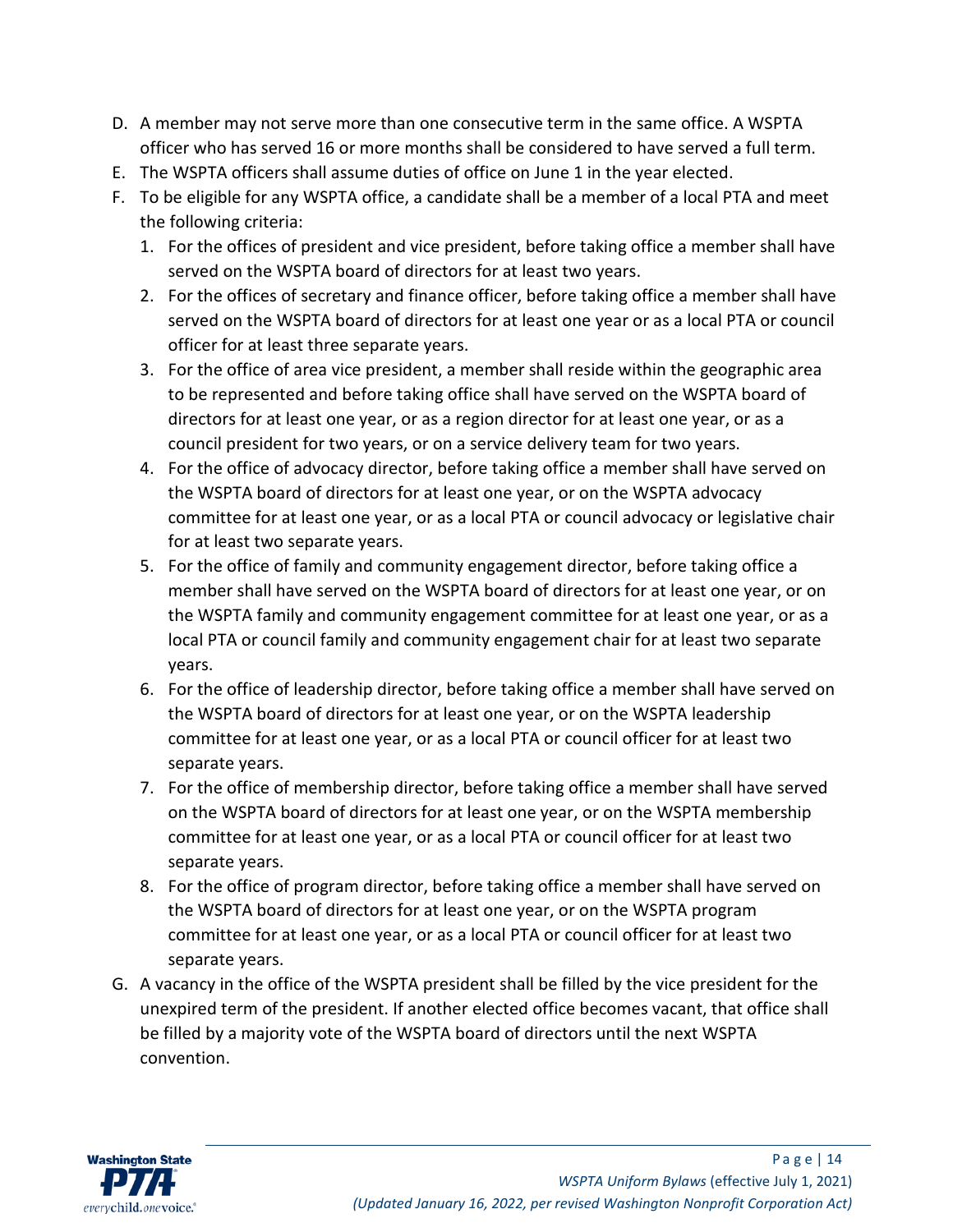#### <span id="page-15-0"></span>**Section 4 Duties of officers – WSPTA**

The WSPTA officers shall perform the duties specified in these bylaws and by the parliamentary authority adopted by WSPTA.

#### A. PRESIDENT

The WSPTA president shall:

- 1. Preside at meetings of the WSPTA board of directors and at membership meetings.
- 2. Serve as spokesperson for WSPTA.
- 3. Make one-year appointments to positions and committees.
- 4. Be an ex officio member of all committees except the nominating committee.
- 5. Represent WSPTA at the National PTA convention.
- 6. Appoint members to represent WSPTA as delegates at National PTA events.

#### B. VICE PRESIDENT

The WSPTA vice president shall:

- 1. Preside at meetings in the absence of the president.
- 2. Act as assistant to the president.
- 3. Perform other duties as delegated by the president.

#### C. SECRETARY

The WSPTA secretary shall:

1. Keep accurate records of WSPTA executive committee, WSPTA board of directors, WSPTA convention, and WSPTA legislative assembly meetings.

#### D. FINANCE OFFICER

The WSPTA finance officer shall:

- 1. Chair the WSPTA corporate finance committee.
- 2. Serve as WSPTA's whistleblower compliance officer.
- 3. Submit a proposed budget to the pre-convention meeting of the WSPTA board of directors for adoption.

#### E. AREA VICE PRESIDENTS

The WSPTA area vice presidents shall:

- 1. Represent the members in their respective geographic areas to the WSPTA board of directors.
- 2. Support the work of the region directors and service delivery teams in their areas.
- 3. Appoint region directors in their areas with approval of the executive committee.
- 4. Approve appointments of service delivery team members in their areas.
- 5. Perform other duties as delegated by the president.

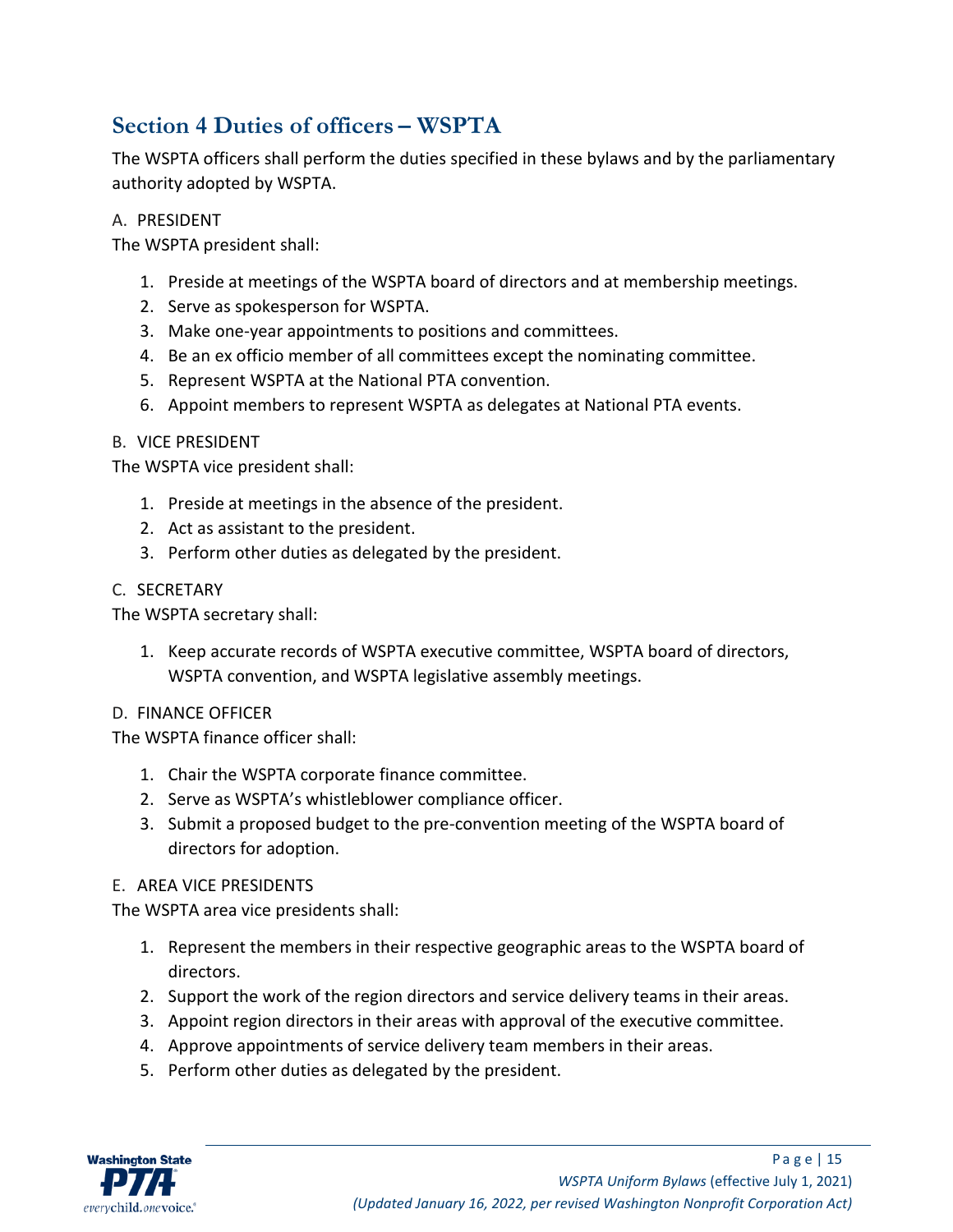#### F. STATE DIRECTORS

Each of the following WSPTA state directors shall chair the respective committee and help develop, review, update and coordinate committee resources and activities:

- 1. Advocacy director
- 2. Family and community engagement director
- 3. Leadership director
- 4. Membership director
- 5. Program director

#### <span id="page-16-0"></span>**Section 5 Executive committee – WSPTA**

- A. The WSPTA executive committee shall consist of the president, vice president, secretary, finance officer and one member of the board of directors elected for a term ending on May 31 following the board member's election to the executive committee. This member shall be elected by the area vice presidents and state directors at the first regularly scheduled board of directors meeting following the WSPTA convention. A majority of those currently serving on the WSPTA executive committee shall constitute a quorum.
- B. The WSPTA executive committee shall:
	- 1. Review, recommend action and report to the WSPTA board of directors any alleged violations by local PTAs or councils of National PTA or WSPTA bylaws or their own standing rules which cannot be resolved with the assistance of the region director and/or area vice president.
	- 2. Approve appointments of region directors.
	- 3. Recommend actions to the board of directors.
	- 4. Perform other duties as specified in these bylaws or as assigned by the board of directors.

#### <span id="page-16-1"></span>**Section 6 Board of directors – WSPTA**

- A. The WSPTA board of directors shall consist of the WSPTA executive committee and all other elected officers. A majority of those currently serving on the WSPTA board of directors shall constitute a quorum.
- B. The WSPTA board of directors shall hold regular meetings four times per year as determined by the board of directors.
- C. Special meetings may be called by the president or upon written request of the majority of members of the board of directors. Each member of the board of directors shall receive notification of date, place, time and purpose of the meeting at least five days before the special meeting. If less than five days' notice is given, documentation of each member's consent to conduct business shall be obtained in writing or by email.
- D. Courtesy seats at WSPTA board of directors' meetings shall be provided as prescribed by WSPTA policy.

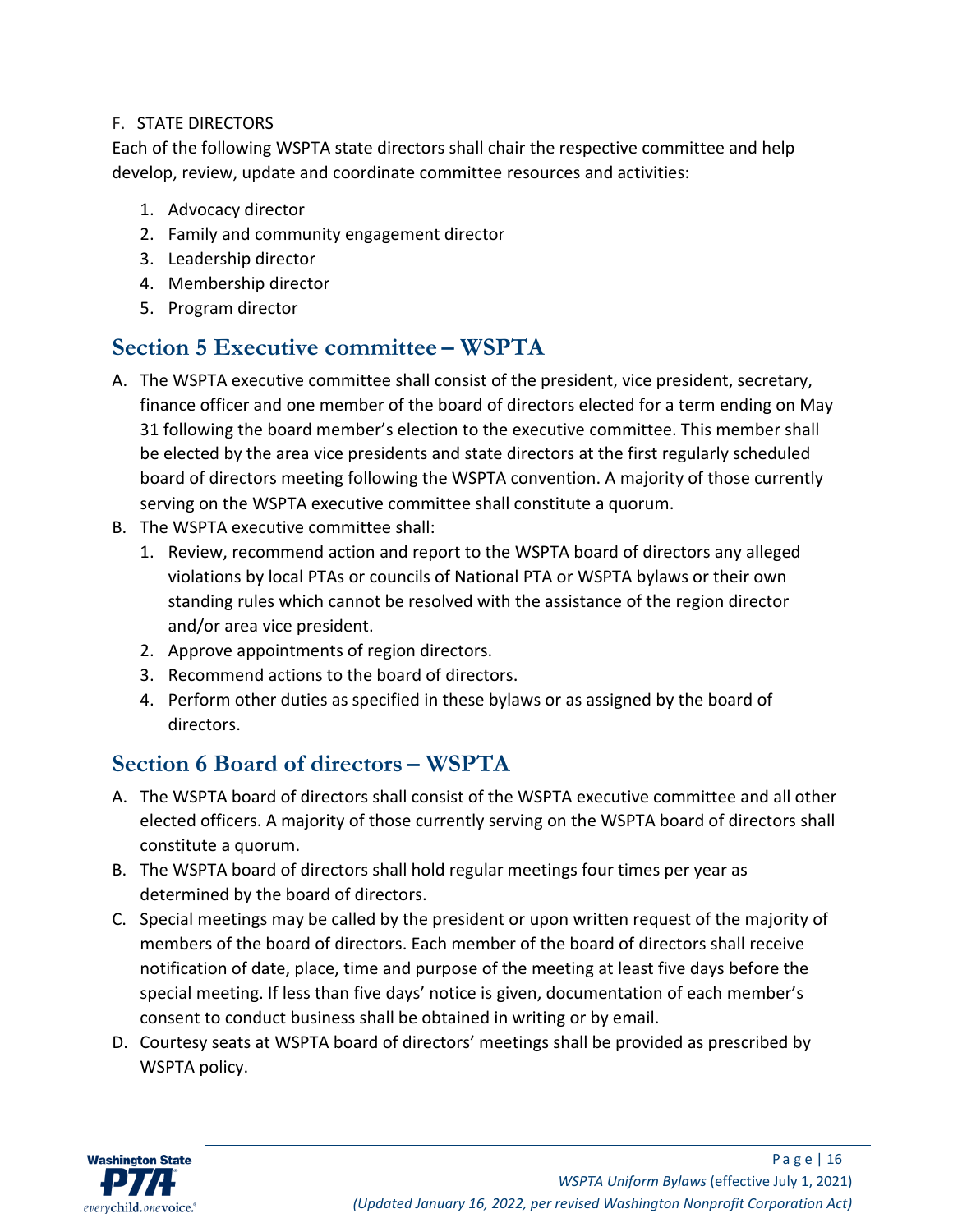- E. The WSPTA board of directors shall have full power and authority over the affairs of WSPTA between conventions except as otherwise provided in these bylaws. The board of directors:
	- 1. May adopt legislative positions not part of the adopted legislative program.
	- 2. May appropriate funds beyond the limits set by the adopted budget upon a threefourths vote of the board of directors.
	- 3. Shall hire and evaluate the performance of the executive director.
	- 4. Is authorized to terminate the service of the executive director under conditions specified by the executive director's contract and with a three-fourths vote of the members of the board of directors.
	- 5. May remove from office any member of the board of directors by a two-thirds vote of the members of the board of directors.
	- 6. May revoke a local PTA or council charter if the local PTA or council violates the ethics, policies, or principles of PTA.
	- 7. In the event WSPTA's affiliation with National PTA requires a change for specific language in the *WSPTA Uniform Bylaws*, or the bylaws need to be updated to be in compliance with state or federal law, the WSPTA board of directors shall have the authority to make said changes prior to convention. If changes of this nature occur, the board shall inform the membership within 30 days of said change(s). The board shall report this information to the membership at the next convention.

# **Article 8 WSPTA EXECUTIVE DIRECTOR**

<span id="page-17-0"></span>The WSPTA executive director shall be hired by the WSPTA board of directors. The WSPTA executive director shall perform those duties set forth in the employee contract and WSPTA policies. The performance of the executive director shall be evaluated by the board of directors. The board of directors is authorized to terminate the service of the executive director under conditions specified by the executive director's contract and with a three-fourths vote of the members of the board of directors.

# **Article 9 WSPTA LEGISLATIVE ASSEMBLY**

## <span id="page-17-2"></span><span id="page-17-1"></span>**Section 1 Meeting – legislative assembly**

- A. An annual legislative assembly shall be held for the purpose of determining legislative priorities of WSPTA, educating and mobilizing advocates, and advancing WSPTA's legislative program.
- B. The date, place, and registration fee for the legislative assembly shall be determined by the WSPTA board of directors. Written or electronic notice of the place, date, and time of the legislative assembly shall be sent to all WSPTA members at least ten days but not more than 60 days in advance of the legislative assembly.

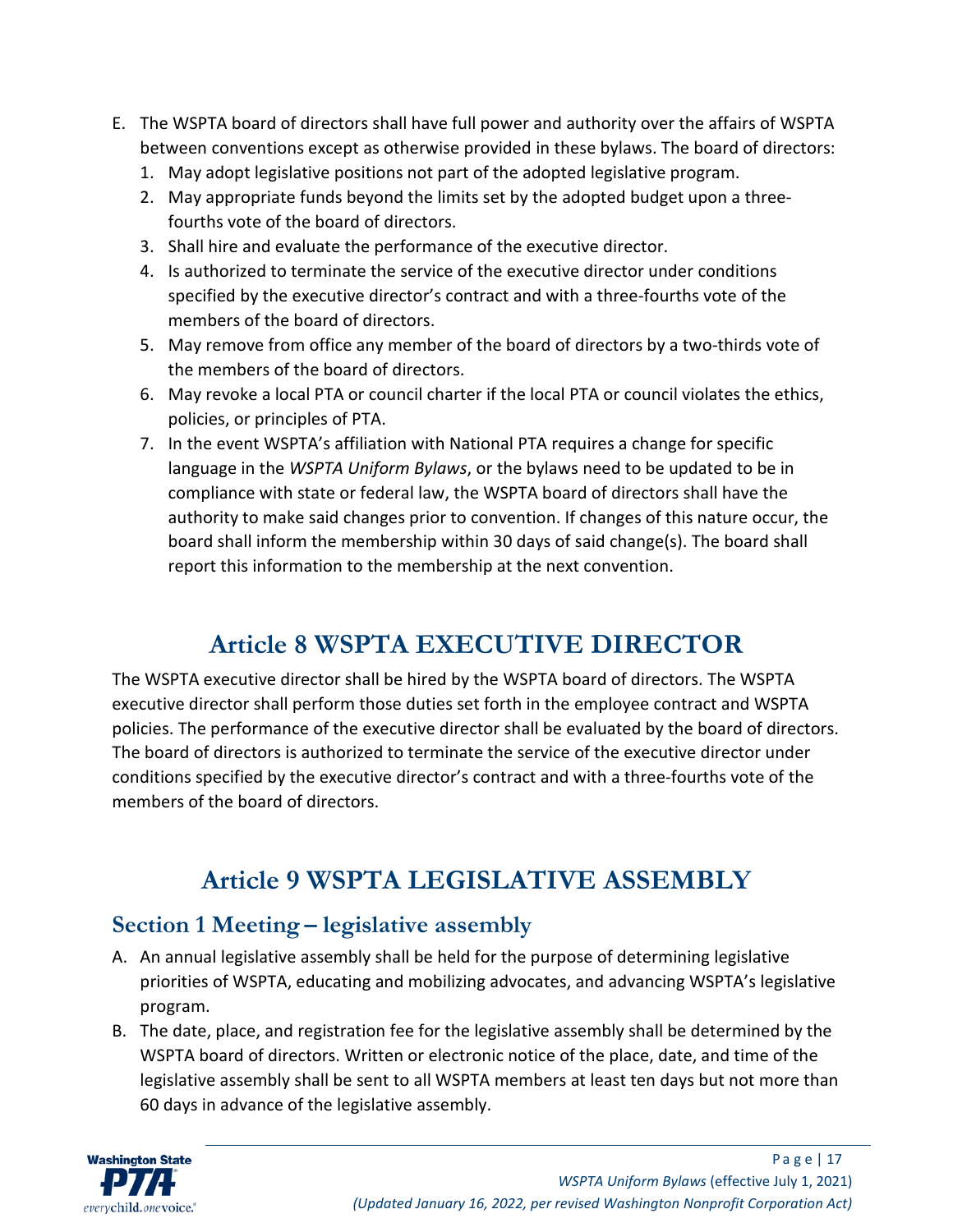C. Only those publications approved by the WSPTA president or executive director shall be displayed, distributed, or offered for sale at the legislative assembly.

## <span id="page-18-0"></span>**Section 2 Voting delegates – legislative assembly**

- A. The method for selecting voting delegates and alternates shall be specified in the local PTA and council standing rules.
- B. Local PTA voting delegates shall be members of the local PTA they represent. Council voting delegates shall be members of a local PTA in the council they represent.
- C. Voting credentials shall be issued to voting delegates who have registered and paid the registration fee established by the WSPTA board of directors.
- D. The number of voting delegates shall be determined as follows:
	- 1. Local PTAs in good standing shall be entitled to have voting delegates for legislative assembly determined by the number of paid members at the end of the previous fiscal year as shown below:
		- a. Up to 200 members: four voting delegates
		- b. One additional delegate for each additional 100 members
	- 2. New local PTAs and councils chartered after June 30 of the previous year shall be allowed representation on the basis of membership recorded in the WSPTA office 15 days prior to the opening day of the legislative assembly.
	- 3. Each council in good standing shall be entitled to have four voting delegates at legislative assembly.
	- 4. Members of the WSPTA board of directors, WSPTA region advocacy chairs, and WSPTA region directors shall be voting delegates at legislative assembly.
- E. Any member of a local PTA may attend the legislative assembly upon payment of registration fees.
- F. A portion of the registration fee may be waived for volunteers at legislative assembly as prescribed by WSPTA policy.

## <span id="page-18-1"></span>**Section 3 Quorum – legislative assembly**

One hundred voting delegates with at least a majority of the regions represented shall constitute a quorum for transacting business at the WSPTA legislative assembly.

## <span id="page-18-2"></span>**Section 4 Cancellation – legislative assembly**

- A. In the event of an emergency, the WSPTA board of directors shall, by a two-thirds vote, have the authority to cancel the legislative assembly.
- B. If no legislative assembly is held the WSPTA advocacy committee shall submit a proposed legislative program to the WSPTA board of directors for its approval and the approved legislative program shall remain in effect until the next legislative assembly.

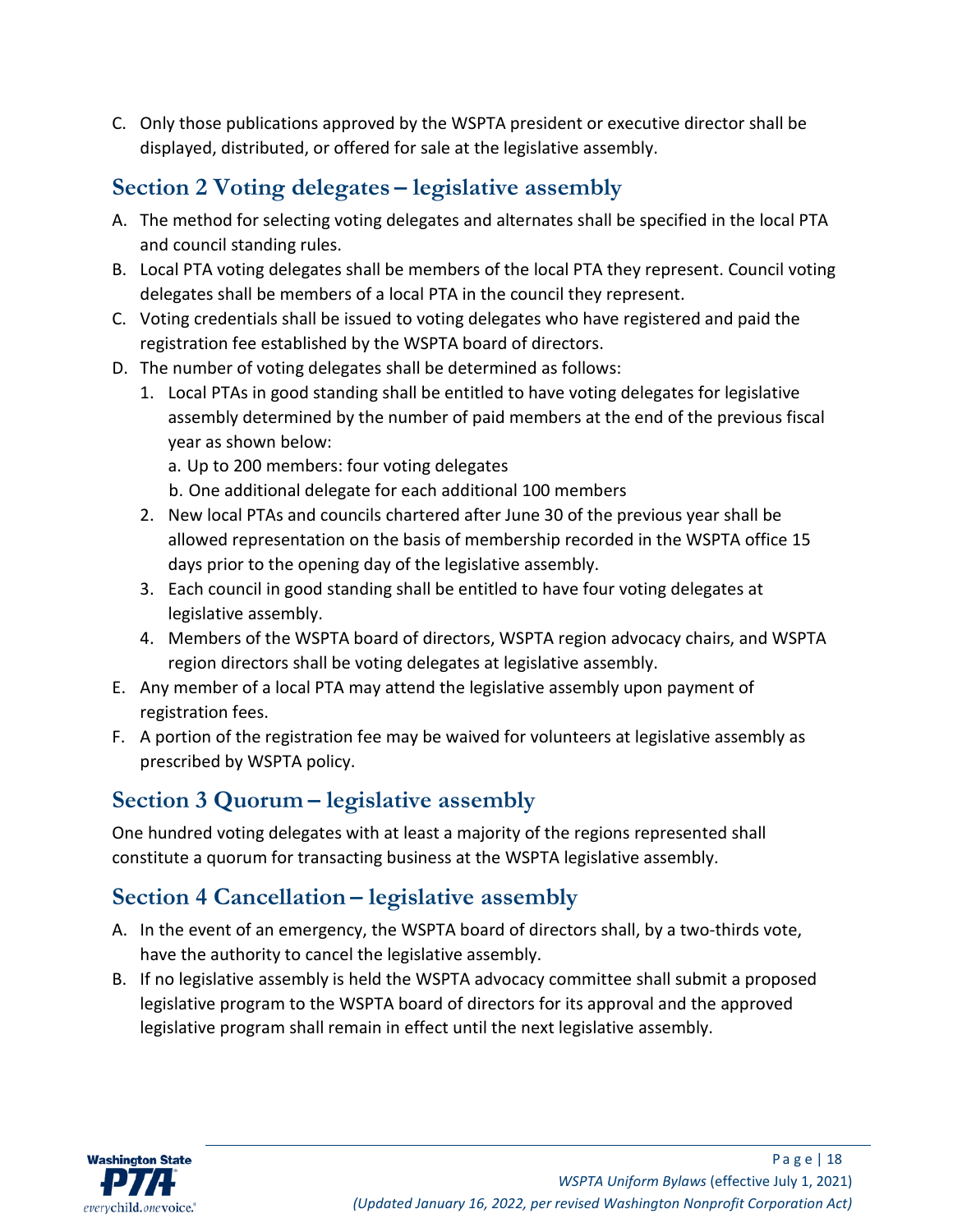## <span id="page-19-0"></span>**Section 5 Legislative issues, legislative positions, legislative principles, and resolutions – legislative assembly**

- A. New and amended legislative issues, legislative principles, and resolutions submitted by PTA members, local PTAs or councils in good standing, or WSPTA committees, may be considered only if they meet the criteria prescribed by *WSPTA Policy* and they have been approved by the WSPTA board of directors. The WSPTA board of directors may amend a submission before presenting it to the legislative assembly.
- B. The legislative assembly shall not consider emergency or substitute legislative issues, legislative positions, legislative principles, or resolutions, other than those originally presented to the delegates, without prior approval of the WSPTA board of directors as prescribed by WSPTA policy.
- C. Any legislative position taken by the WSPTA board of directors shall be submitted as a resolution at the WSPTA convention or legislative assembly within one year of adoption or may no longer be a position of WSPTA.

# **Article 10 WSPTA CONVENTION**

#### <span id="page-19-2"></span><span id="page-19-1"></span>**Section 1 Meeting – convention**

- A. The annual meeting of the members of WSPTA shall be known as the WSPTA convention.
- B. The date, place, and registration fee for the convention shall be determined by the WSPTA board of directors.
- C. Written or electronic notice of the place, date, and time of the convention shall be sent to all WSPTA members at least ten but not more than 60 days prior to the opening day of the convention.
- D. Only those publications approved by the WSPTA president or executive director shall be displayed, distributed, or offered for sale at the convention.

## <span id="page-19-3"></span>**Section 2 Voting delegates – convention**

- A. The method for selecting voting delegates and alternates shall be specified in the local PTA and council standing rules.
- B. Local PTA voting delegates shall be members of the local PTA they represent. Council voting delegates shall be members of a local PTA in the council they represent.
- C. Voting credentials shall be issued to voting delegates who have registered and paid the registration fee established by the WSPTA board of directors.
- D. The number of voting delegates shall be determined as follows:
	- 1. Local PTAs in good standing shall be entitled to have voting delegates for convention determined by the number of paid members at the end of January of the current year as shown below:
		- a. Up to 200 members: four voting delegates

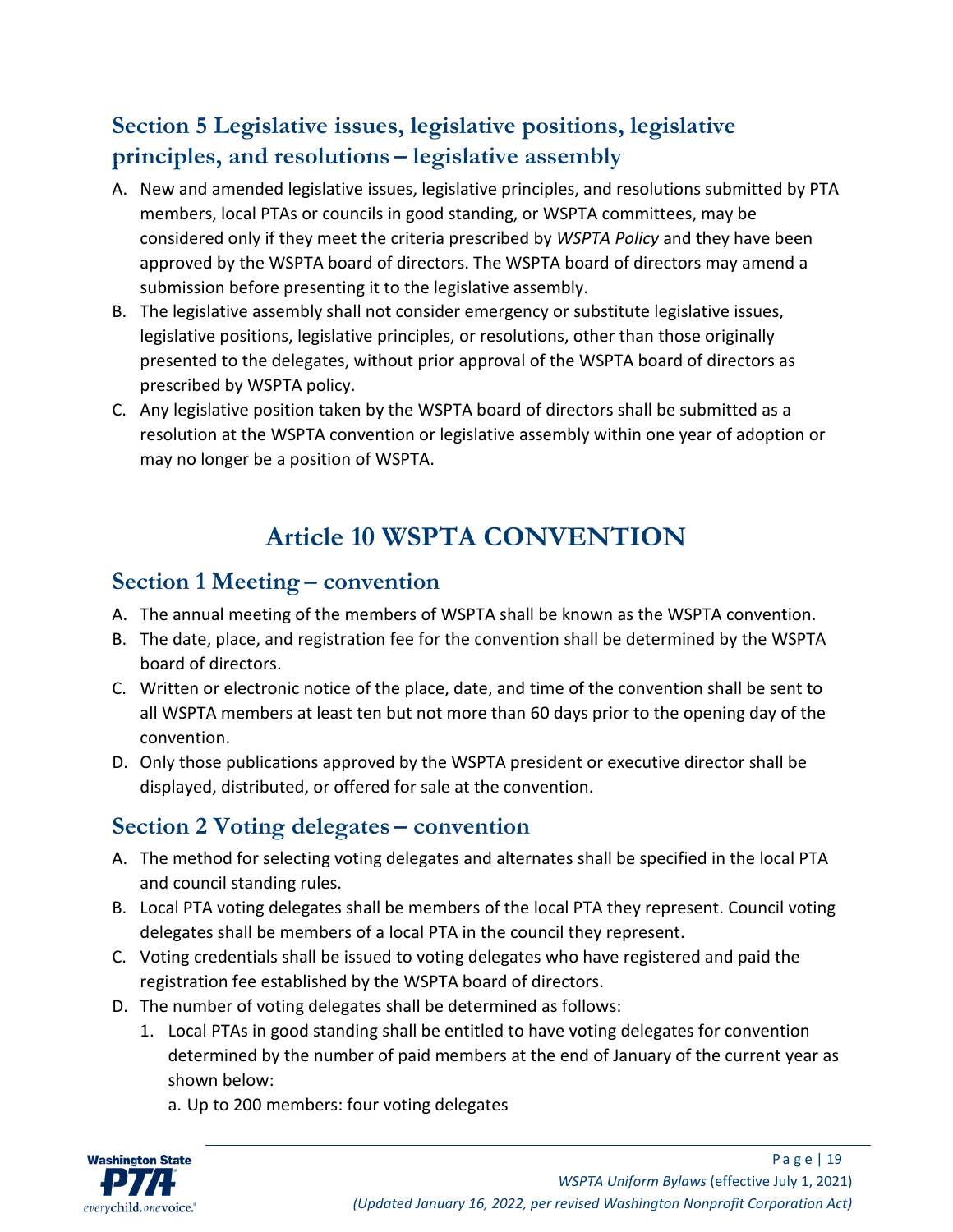b. One additional voting delegate for each additional 100 members

- 2. New local PTAs and councils chartered after January 31 of the current year shall be allowed representation on the basis of membership recorded in the WSPTA office 15 days prior to the opening day of the convention.
- 3. Each council in good standing shall be entitled to have four voting delegates at convention.
- 4. Members of the WSPTA board of directors and WSPTA region directors shall be voting delegates at convention.
- E. Any member of a local PTA may attend the convention upon payment of registration fees.
- F. A portion of the registration fee may be waived for volunteers at convention as prescribed by WSPTA policy.

#### <span id="page-20-0"></span>**Section 3 Quorum – convention**

One hundred fifty voting delegates with at least a majority of the regions represented shall constitute a quorum for transacting business at the WSPTA convention.

#### <span id="page-20-1"></span>**Section 4 Cancellation – convention**

- A. In the event of an emergency, the WSPTA board of directors shall, by a two-thirds vote, have the authority to cancel the convention.
- B. If no convention is held:
	- 1. The WSPTA board of directors shall have the authority to plan procedures for conducting all necessary business.
	- 2. The WSPTA election oversight committee shall conduct any planned elections as prescribed by WSPTA policy. In the event the election is conducted by mail, a plurality vote shall elect.

#### <span id="page-20-2"></span>**Section 5 Legislative positions and resolutions – convention**

- A. New and amended resolutions submitted by PTA members, local PTAs or councils in good standing, or WSPTA committees, may be considered only if they meet the criteria prescribed by *WSPTA Policy* and they have been approved by the WSPTA board of directors. The WSPTA board of directors may amend a submission before presenting it to the convention.
- B. The convention shall not consider emergency or substitute legislative positions or resolutions, other than those originally presented to the delegates, without prior approval of the WSPTA board of directors as prescribed by WSPTA policy.
- C. Any legislative position taken by the WSPTA board of directors shall be submitted as a resolution at the WSPTA convention or legislative assembly within one year of adoption or may no longer be a position of the WSPTA.